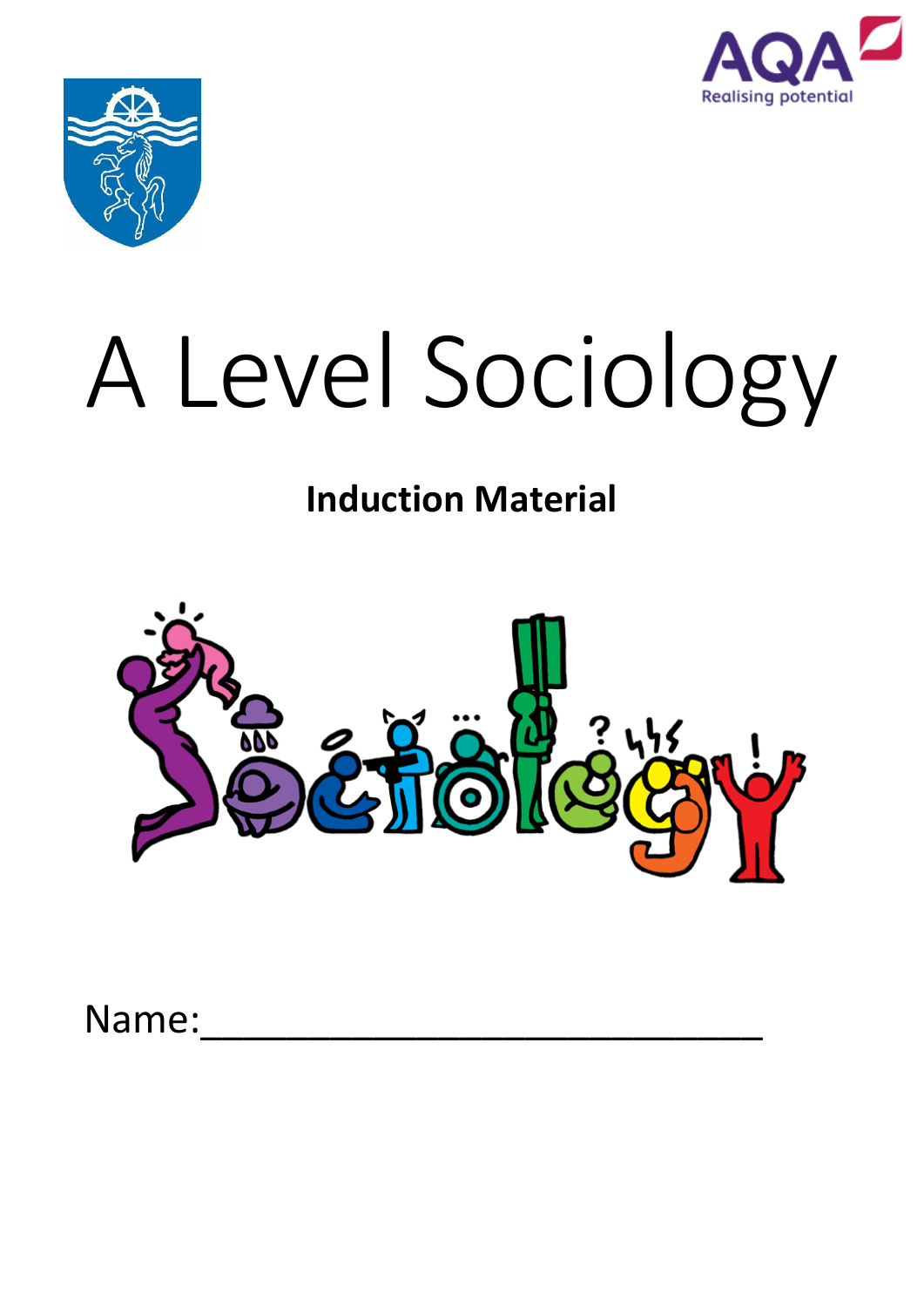### **Why choose AQA A-level Sociology?**

- Studying sociology offers insights into social and cultural issues.
- It helps you develop a multi-perspective and critical approach to understanding issues around culture, identity, religion, crime, families and social power.
- More than once during the course you're bound to ask yourself the question, "why has society developed like this? With poverty, ignorance, crime and iniustice."
- Our AS and A-level Sociology will help you develop a range of skills that will benefit you, whether you decide to go on to further study or the working world, including:
	- o the use of evidence to support your arguments
	- o how to investigate facts and use deduction
	- o critical thinking
	- o making reasoned arguments
	- o developing opinions and new ideas on societal issues
	- o the ability to analyse and better understand societal issues.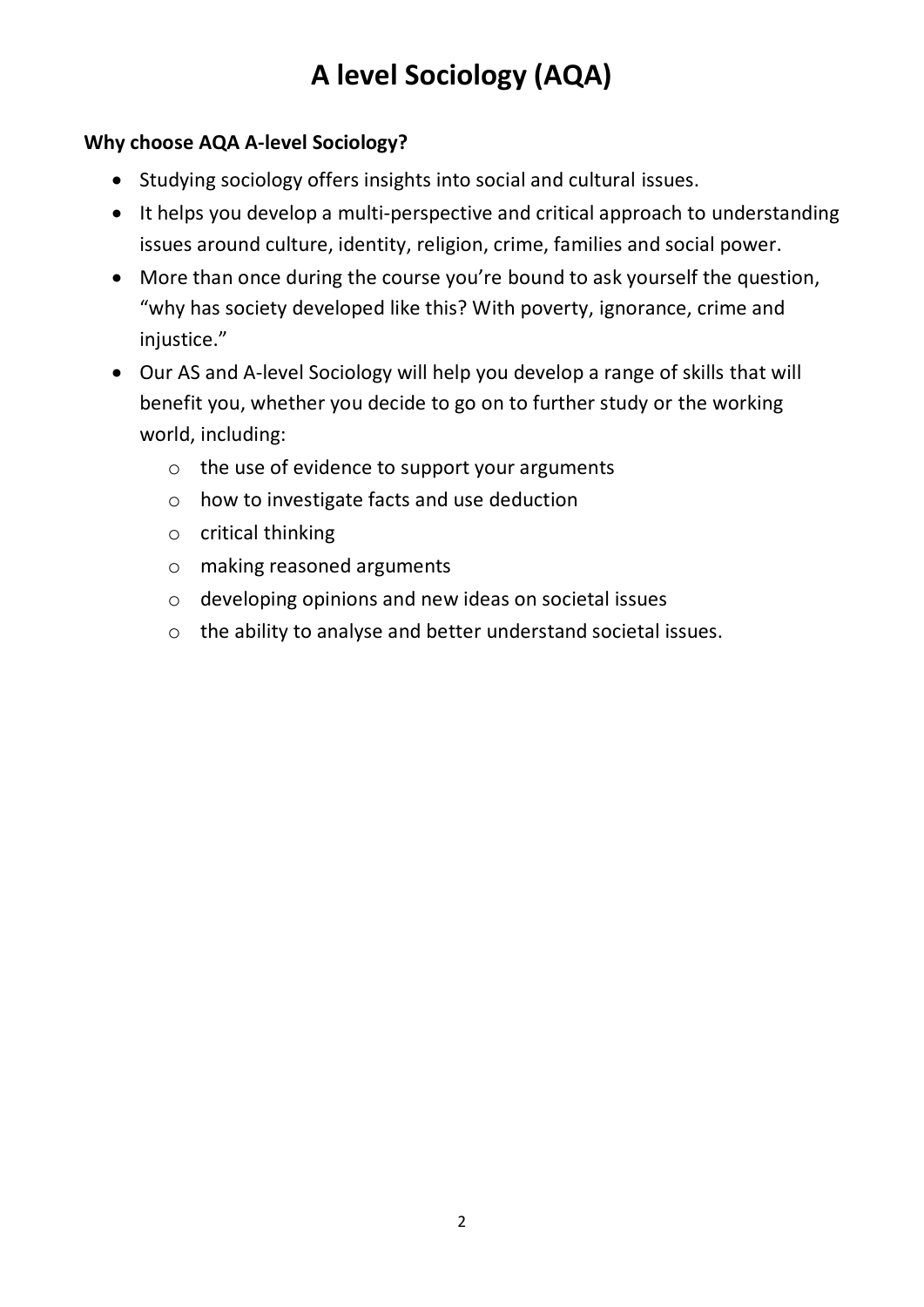### **Subject Content**

Whether you're studying for the AS or the A-level, the first year of study will be the same. You'll study:

- Education and methods in context: You'll consider the role of education in society. For example as part of your studies you'll look into gender and ethnicity differences in school achievement. You'll also learn how to apply your own sociology research methods to the study of education.
- Research methods: You'll learn how to conduct your own sociological research, from interviews to reviewing documents and official statistics.
- Families and households: You'll consider the role of the family in society. For example in part of your studies you'll look into the different types of families and how societal changes have led to different family types. You'll also learn sociological theories about the family.

In the second year of the A-level you'll broaden your understanding of society. You'll study:

- Crime and deviance with theory and methods: You'll learn about criminal and deviant behaviour, including factors that might lead a person to follow this path in life and how the media portrays them.
- Theory and methods: you'll expand on your knowledge of research methods and study theory and methods.
- Beliefs in society: You'll learn about religion and its place in society, including new types and forms of religion and you will also study the decline of religion and the rise of science as a form of religion.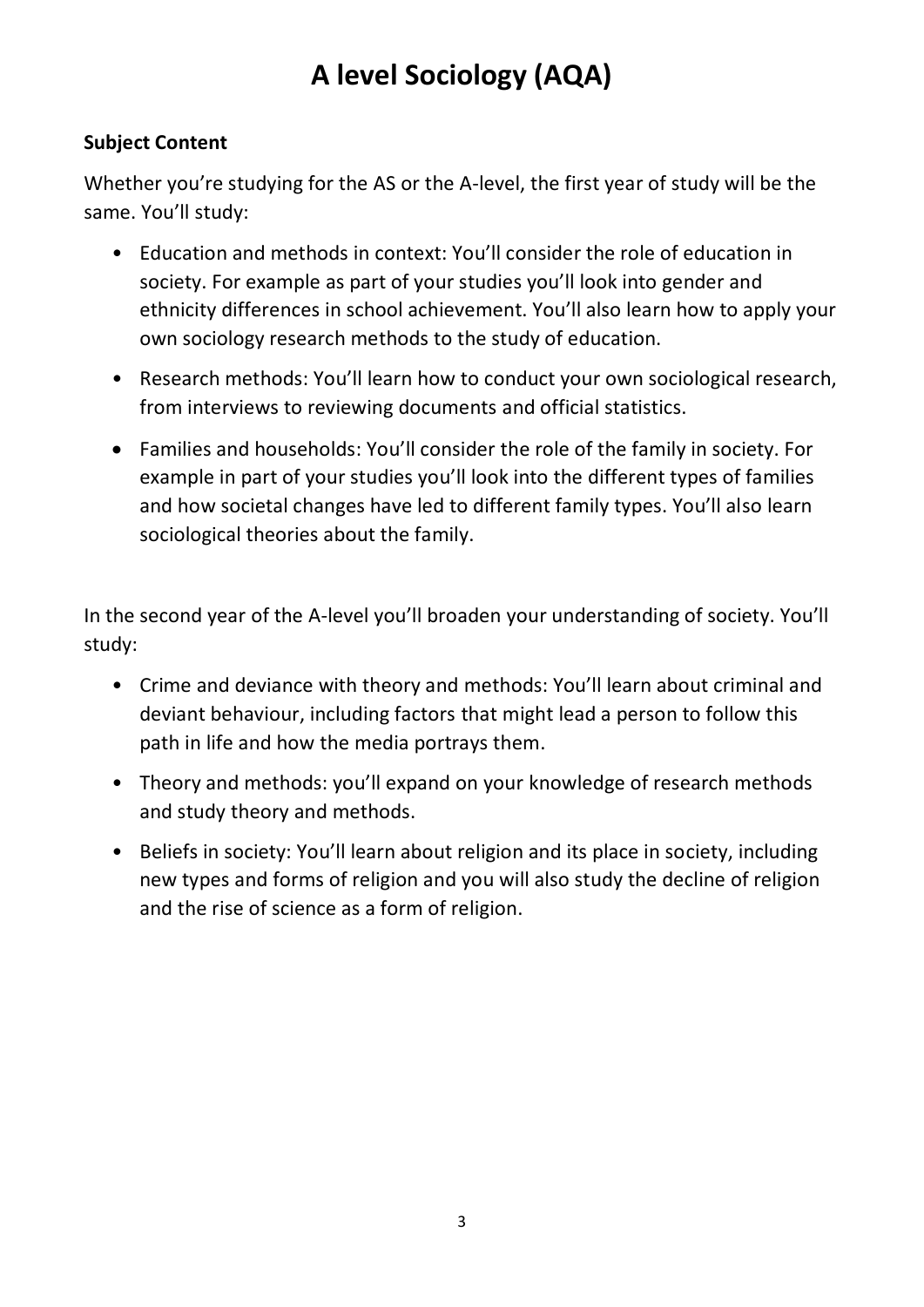### **Specification Assessment**

Across Years One and Two you will be assessed through the medium of completing examination style questions from all of the examination papers. You will also complete Trial (Mock) Examinations during Year One and Year Two.

#### AQA Assessment is as follows:

| Paper 1: Education with<br><b>Theory and Methods</b>                                                                                                                                         | <b>Paper 2: Topics in Sociology</b>                                                                                            | ÷۱ | Paper 3: Crime and<br><b>Deviance with Theory and</b><br><b>Methods</b>                                                                        |
|----------------------------------------------------------------------------------------------------------------------------------------------------------------------------------------------|--------------------------------------------------------------------------------------------------------------------------------|----|------------------------------------------------------------------------------------------------------------------------------------------------|
| What's assessed                                                                                                                                                                              | What's assessed                                                                                                                |    | What's assessed                                                                                                                                |
| Compulsory content 4.1.1,<br>4.1.2, 4.1.3                                                                                                                                                    | Section A: one from option 1:<br>4.2.1, 4.2.2, 4.2.3 or 4.2.4<br>Section B: one from option 2:<br>4.2.5, 4.2.6, 4.2.7 or 4.2.8 |    | Compulsory content 4.3.1,<br>4.3.2                                                                                                             |
| <b>Assessed</b><br>• 2 hour written exam<br>$\bullet$ 80 marks<br>• 33.3% of A-level                                                                                                         | Assessed<br>2 hour written exam<br>80 marks<br>٠<br>33.3% of A-level                                                           |    | Assessed<br>• 2 hour written exam<br>$\cdot$ 80 marks<br>33.3% of A-level                                                                      |
| <b>Questions</b><br>• Education: short answer<br>and extended writing, 50<br>marks<br>Methods in Context:<br>extended writing, 20 marks<br>Theory and Methods:<br>extended writing, 10 marks | <b>Questions</b><br>Section A: extended writing.<br>40 marks<br>Section B: extended writing,<br>40 marks                       |    | <b>Questions</b><br>Crime and Deviance: short<br>answer and extended writing.<br>50 marks<br>Theory and Methods:<br>extended writing, 30 marks |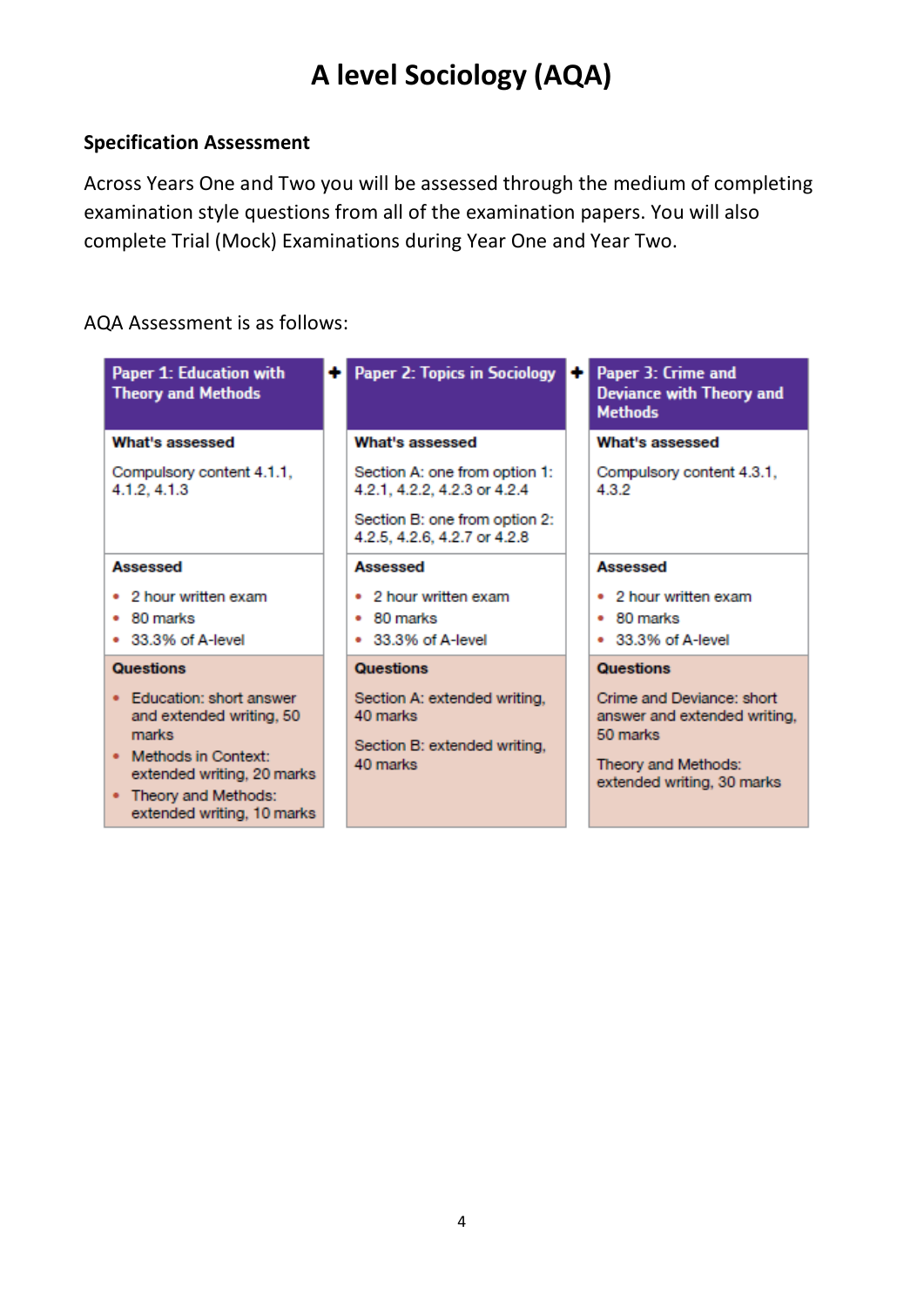### **Topic one:** *Sociological Concepts*

Task one: Key words for this topic

Your task is to find the correct definitions to the words listed below which are associated with Sociological Concepts

| <b>Society</b>                    |  |
|-----------------------------------|--|
| <b>Social process</b>             |  |
| <b>Culture</b>                    |  |
| <b>Norms</b>                      |  |
| <b>Values</b>                     |  |
| <b>Social structure</b>           |  |
| <b>Social issue</b>               |  |
| Socialisation                     |  |
| Primary<br>socialisation          |  |
| Secondary<br>socialisation        |  |
| <b>Agents of</b><br>socialisation |  |
| <b>Nature V Nurture</b>           |  |
| <b>Feral children</b>             |  |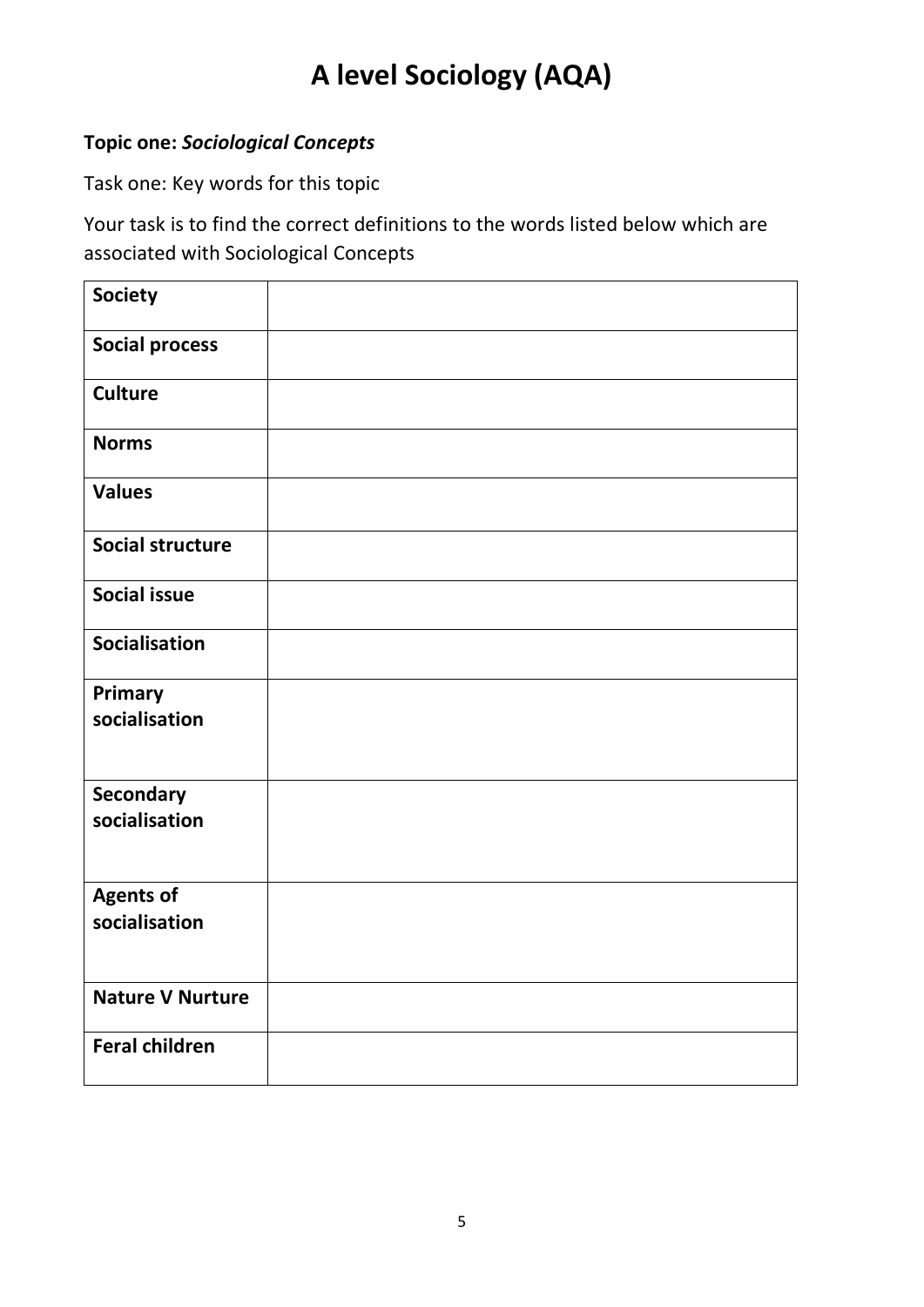#### **Topic one:** *Sociological Concepts*

#### *What do we study in sociology? Part 1: Culture*

Task one: Fill in the second row in the grid below:

| The term culture<br>refers to the whole<br>way of life of a<br>particular society. It<br>can involve values<br>norms, customs<br>and beliefs | <b>Values</b> refer to the<br>ideas and beliefs<br>that are worth<br>striving / trying for.<br>So for example<br>striving to the best<br>at what you do is a<br>value. | <b>Norms</b> are what we<br>consider<br>appropriate social<br>behaviour in certain<br>settings. Norms are<br>enforced by<br>sanctions; positive<br>and negative. | There are many<br>social structures<br>parts that make up<br>society) One<br>example of a social<br>structure in society<br>is the education<br>system. | Sociologists also<br>study social<br>processes, things<br>that make society<br>as it is . This is<br>things like the why<br>we are brought up. |
|----------------------------------------------------------------------------------------------------------------------------------------------|------------------------------------------------------------------------------------------------------------------------------------------------------------------------|------------------------------------------------------------------------------------------------------------------------------------------------------------------|---------------------------------------------------------------------------------------------------------------------------------------------------------|------------------------------------------------------------------------------------------------------------------------------------------------|
| Sum up British<br>culture below :                                                                                                            | Give examples of<br>what some people<br>may consider<br>values.                                                                                                        | Give examples of<br>what are social<br>norms in the UK.                                                                                                          | Can you think of<br>some other social<br>structures?                                                                                                    | Can you think of<br>any social<br>processes?                                                                                                   |

Task two: Social issues are things that affect communities , groups and individuals lives. What social issues have arisen due to the coronavirus? I,e the people without less money could not stock pile food so have ended up without. List your ideas below…

#### Task three: Britain V American Culture quiz - watch this clip

(<https://www.youtube.com/watch?v=ECwhXMMLnZk>) and list some cultural differences between countries…

| American culture |
|------------------|
|                  |
|                  |
|                  |
|                  |
|                  |
|                  |
|                  |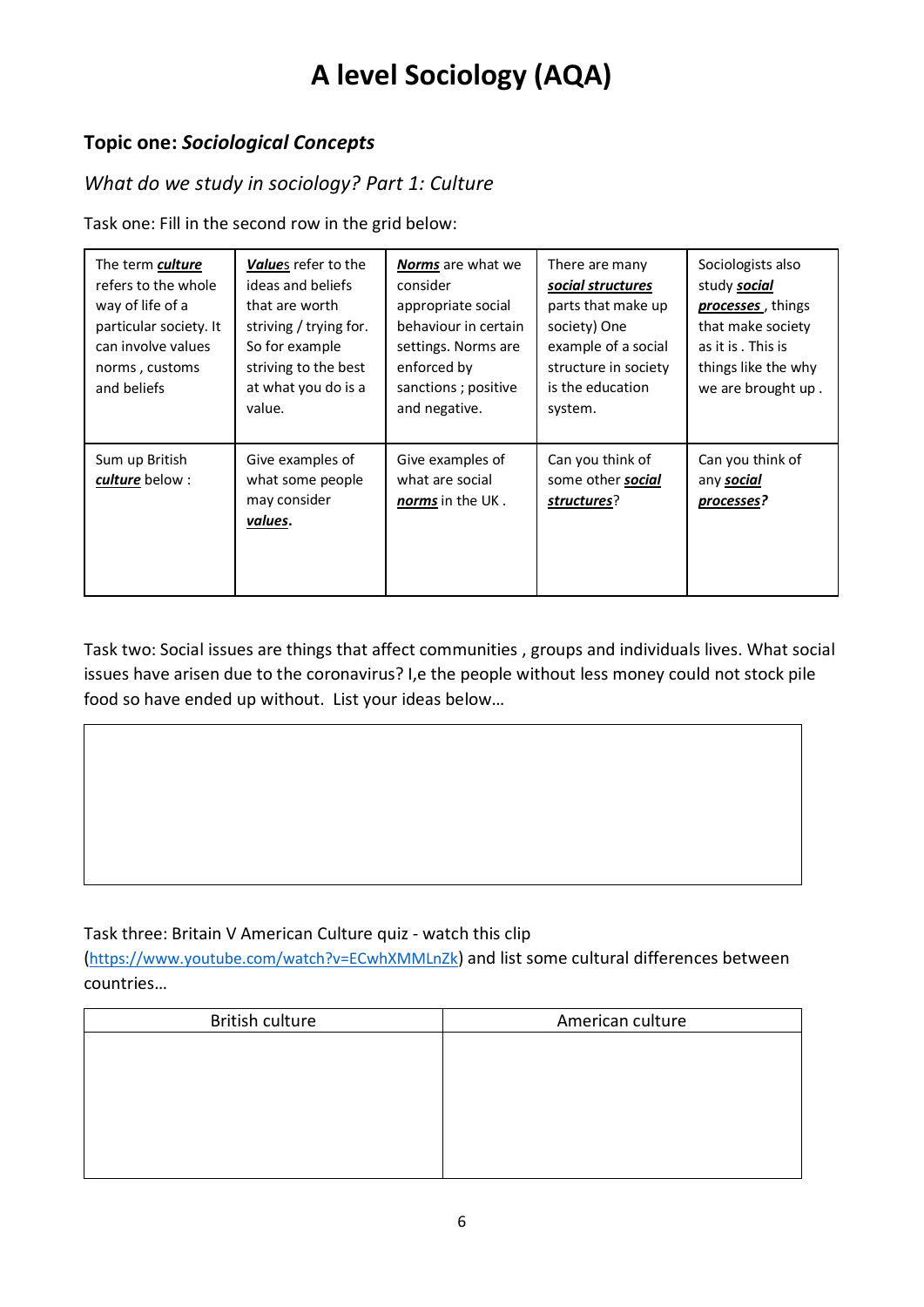*What do we study in sociology? Part 2: Norms* 

Task one: Watch this clip <https://www.youtube.com/watch?v=1cLfd50BdcE>

Task two : Think about Covid 19 and its impacts. What social norms have temporarily changed due to covid 19? List your ideas below…

Task three: Explain why social norms may be considered important in society. What might happen without them?

### *What do we study in sociology? Part 3: Values*

Task one: List the values below which you think most people have…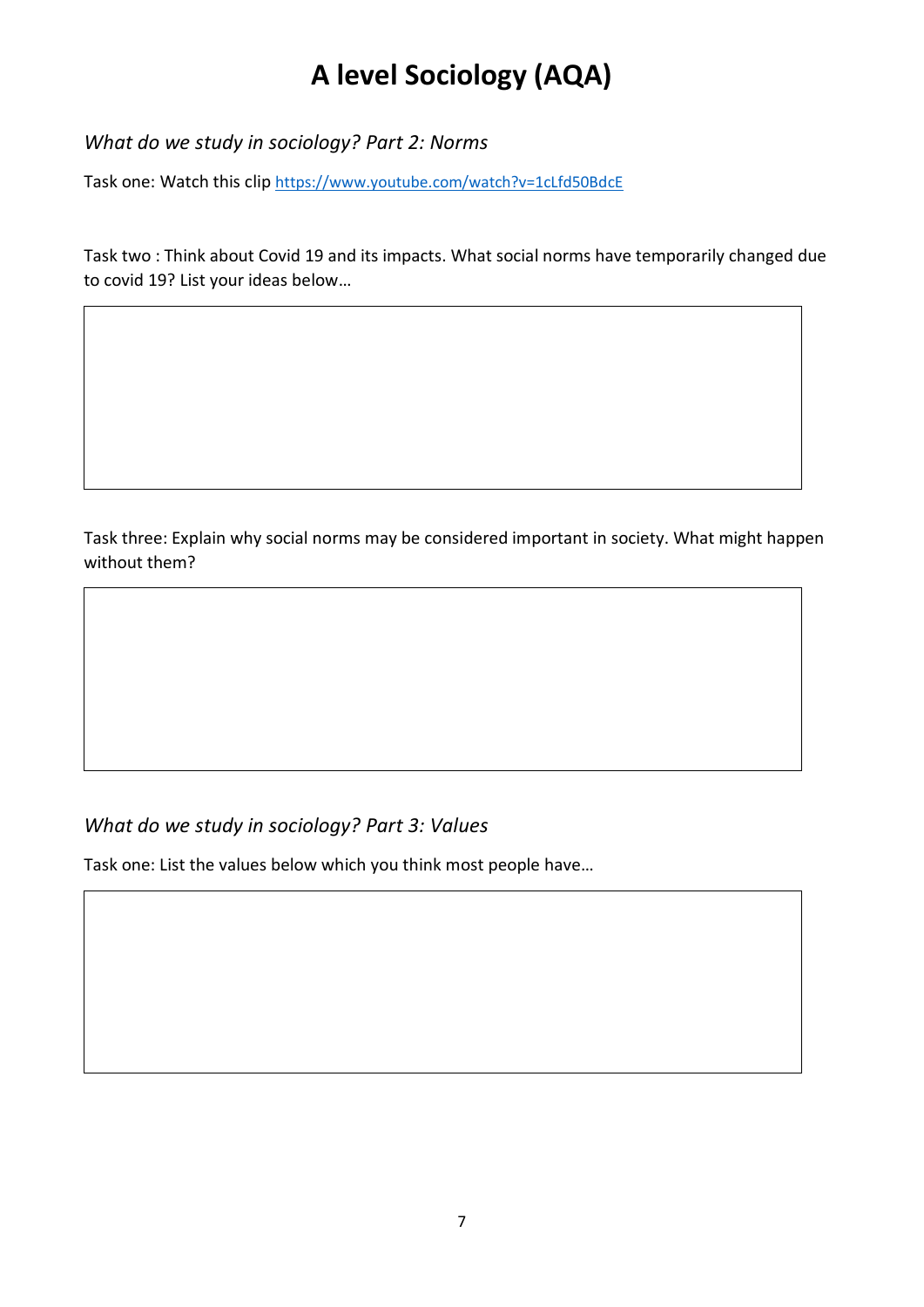*What do we mean by Socialisation?*

*Socialisation is the process through which we learn about our culture and how to fit in to our culture. It also defines how we behave (norms) and our beliefs ( values).*

Task one: *Who socialsed you and how did they do this write your ideas below . How old were you when you learned certain things i.e to say please and thank you:* 

There are two types of socialisation: Primary and Secondary

Task two: Read the definitions of the different types of socialisation and list examples…

| <b>Primary Socialisation</b><br>It is the process by which children learn the<br>cultural norms and values of society by their<br>parents and family members. | <b>Secondary Socialisation</b><br>This takes place outside the home later in<br>childhood and continues throughout<br>childhood It teaches people ways to behave<br>in different situations |
|---------------------------------------------------------------------------------------------------------------------------------------------------------------|---------------------------------------------------------------------------------------------------------------------------------------------------------------------------------------------|
| Examples:                                                                                                                                                     | Examples:                                                                                                                                                                                   |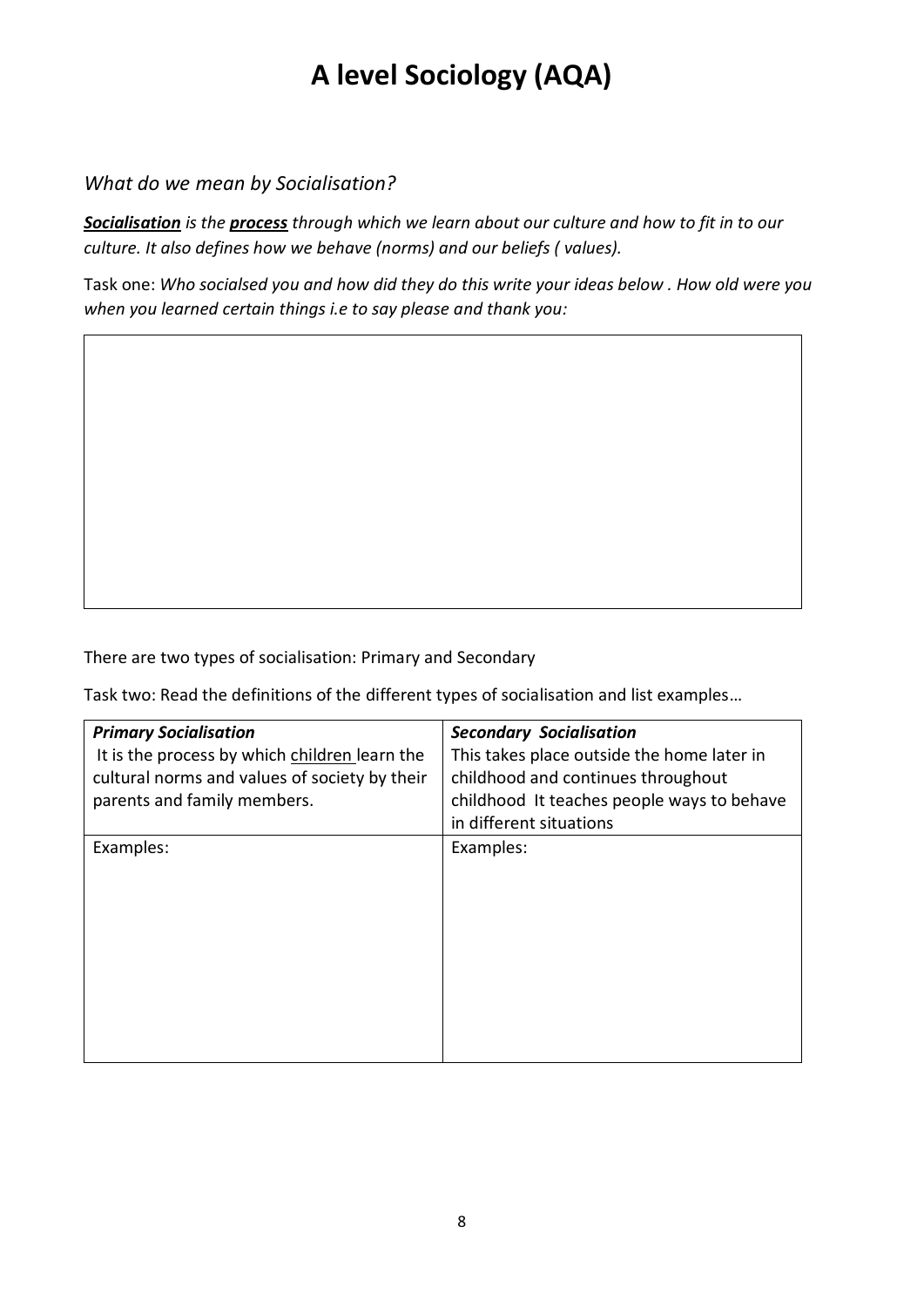#### *Nature Vs Nurture*

The Nature argument: Supporters of the Nature argument argue that our behaviour is mostly determined by our genetic makeup which we inherit. This would support the idea that you inherit certain characteristics not that you are brought up to have them . An example is intelligence.

The Nurture argument: Many Sociologists argue that nurture is more significant as human behaviour is learned. Individuals are socialised into the culture of their family and society.

What do you think? Nature or Nurture

Task one: Watch the following two clips and complete the task below…

- Clip 1: [https://www.youtube.com/watch?v=WbBm\\_YLwowc](https://www.youtube.com/watch?v=WbBm_YLwowc)
- Clip 2: <https://www.youtube.com/watch?v=W72vC48kWyo>

**Explain What makes you, you?** 

Do you think it was because of the way you are brought (nurture ) up or just something within (your nature)

Write a paragraph explaining whether you think it is Nature or Nurture that makes you, you.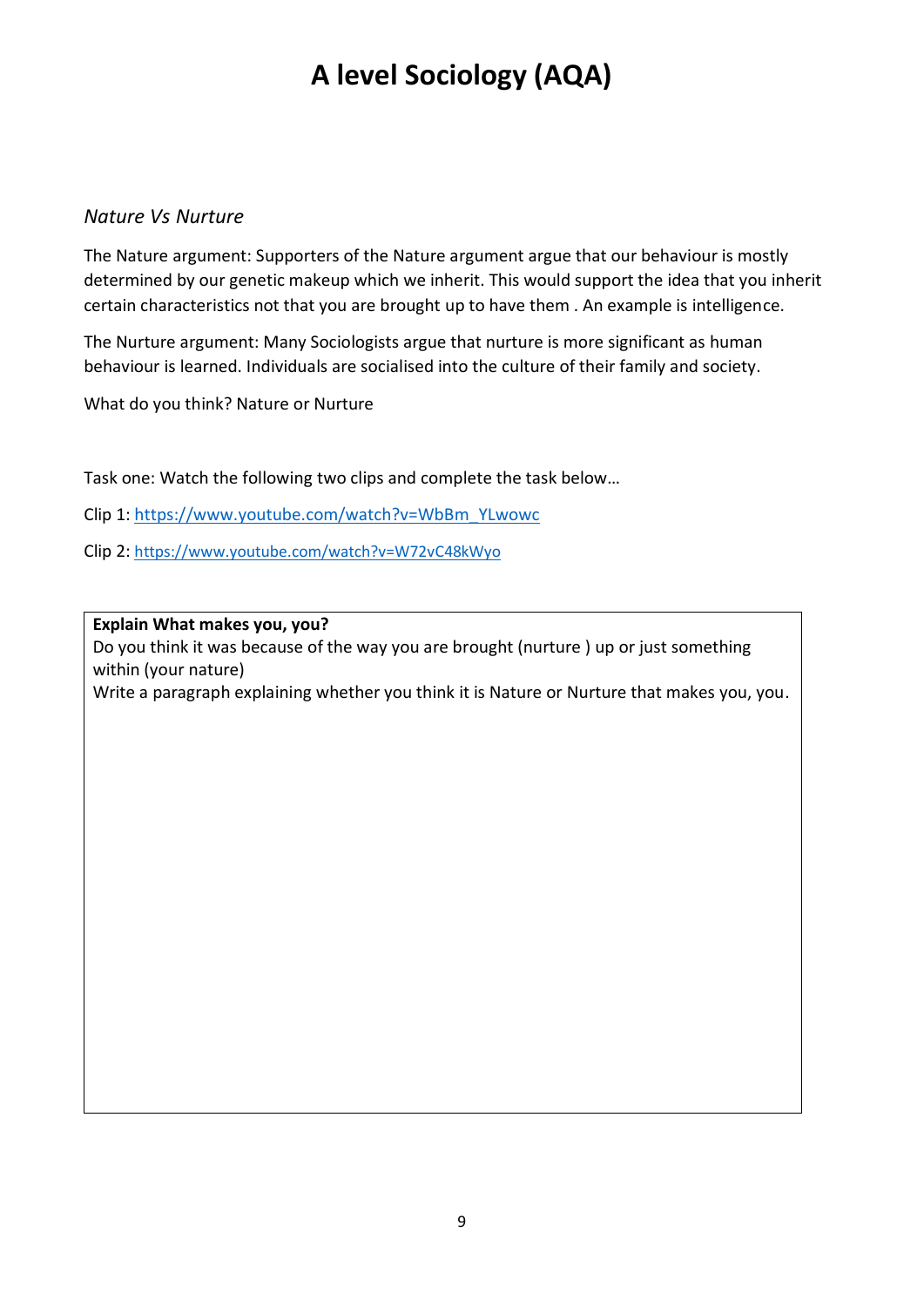Task two: Watch this documentary on two primary school children who killed a toddler. Do you think it was *nature* ( they were born that way) or *Nurture* ( it was because they became that way or were socialised to be that way . The documentary is 53 minutes long.

<https://www.youtube.com/watch?v=s2X1dSbbFyk>

| Points to support Nature (they were<br>born that way) | Points to support Nurture (they<br>became that way or were socialised<br>to be that way) |
|-------------------------------------------------------|------------------------------------------------------------------------------------------|
|                                                       |                                                                                          |
|                                                       |                                                                                          |
|                                                       |                                                                                          |
|                                                       |                                                                                          |
|                                                       |                                                                                          |
|                                                       |                                                                                          |
|                                                       |                                                                                          |
|                                                       |                                                                                          |
|                                                       |                                                                                          |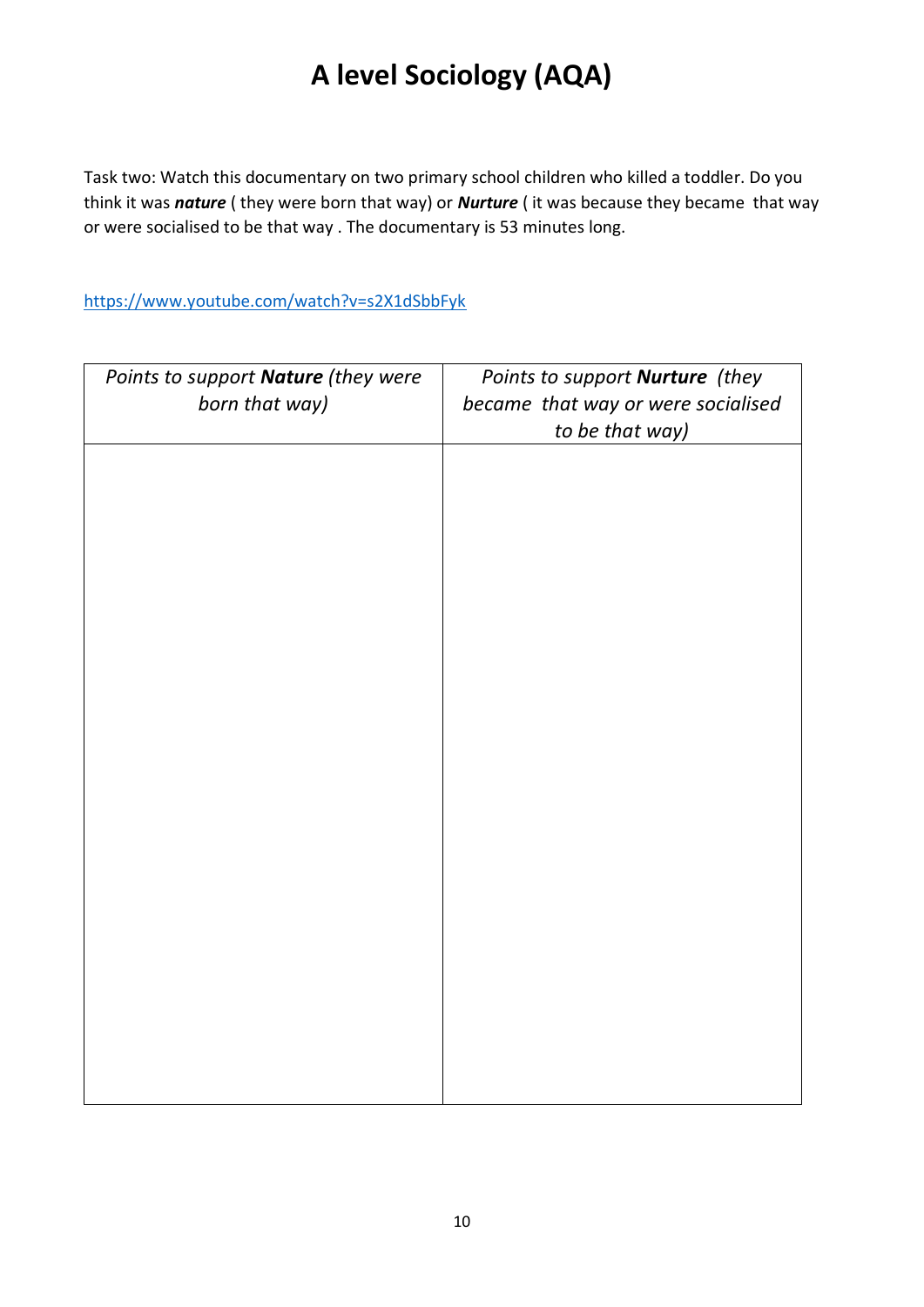*What are the agencies of socialisation? The different ways we are socialised are called Agencies of Socialisation.*

| Agency of socialisation:                                                        | Example of how they<br>may influence our<br>behaviour: |
|---------------------------------------------------------------------------------|--------------------------------------------------------|
| <b>Parents / Family</b>                                                         |                                                        |
| For most people, the process of socialisation begins in the family. Family is   |                                                        |
| their first source through which they commence their social                     |                                                        |
|                                                                                 |                                                        |
| communication. It is with the aid of the older family members that he/she       |                                                        |
| becomes familiar with social culture. It is through family that 'socially       |                                                        |
| acceptable' ways of thinking and behaving are imparted to a child. Values       |                                                        |
| such as sharing, honesty, idealism, discipline, etc., are also cultivated in a  |                                                        |
| person through his family. Therefore, it is vital how parents treat their       |                                                        |
| children, and also <b>how parents behave</b> in front of them because children  |                                                        |
| will copy this behaviour and think it is the socially acceptable way to         |                                                        |
| behave.                                                                         |                                                        |
| <b>School</b>                                                                   |                                                        |
| Children spend about seven to eight hours in school. So, there is no            |                                                        |
| denying the fact that school has an important and lifelong impact on their      |                                                        |
| socialization process. Apart from teaching children to read and write, and      |                                                        |
| initiating them in subjects such as math, languages and science (which is       |                                                        |
| schools' main function), they also have a latent function of nurturing within   |                                                        |
| the students, the value of teamwork, punctuality and following a set            |                                                        |
| schedule. In other words, a lesson stressing on the need for discipline in      |                                                        |
| doing one's day-to-day activities is pinpointed. Schools also play a major      |                                                        |
| role in fostering the values of national pride and citizenship in the children. |                                                        |
| In schools, children also learn about concepts such as gender and race, not     |                                                        |
| only through their textbooks but also practically. For example, segregating     |                                                        |
| the seating arrangements of boys and girls may affect their behaviour with      |                                                        |
| the opposite sex thus elevating gender differences. Also, school is             |                                                        |
| technically the institution wherein a child is first exposed to a hierarchical  |                                                        |
| bureaucratic setup under which everything takes place within a set              |                                                        |
| framework of rules and regulations. This means that a child, in order to get    |                                                        |
| something done, has to follow a certain procedure and that makes this           |                                                        |
| kind of setup a basic factor for making the child understand the                |                                                        |
| importance of social rules and regulations.                                     |                                                        |
| <b>Peer Group</b>                                                               |                                                        |
| A peer group is a group of people of approximately the same age, sharing        |                                                        |
| similar interests and probably belonging to similar backgrounds. A person       |                                                        |
| may belong to several peer groups at a single point in time. For instance,      |                                                        |
| peer groups of a child may include his schoolmates, his friends at the          |                                                        |
| sports' club, and the children staying in his neighbourhood. Even though all    |                                                        |
| these groups are different, he may mingle with them every single day.           |                                                        |
| What makes a peer group an important factor in socialization is that it         |                                                        |
| enables a child to engage in experiences which he/she would otherwise           |                                                        |
| never experience within his/her family. Things such as competition, conflict    |                                                        |
| and cooperation as well as the concepts of hierarchy can be learned             |                                                        |
|                                                                                 |                                                        |
| through a peer group.                                                           |                                                        |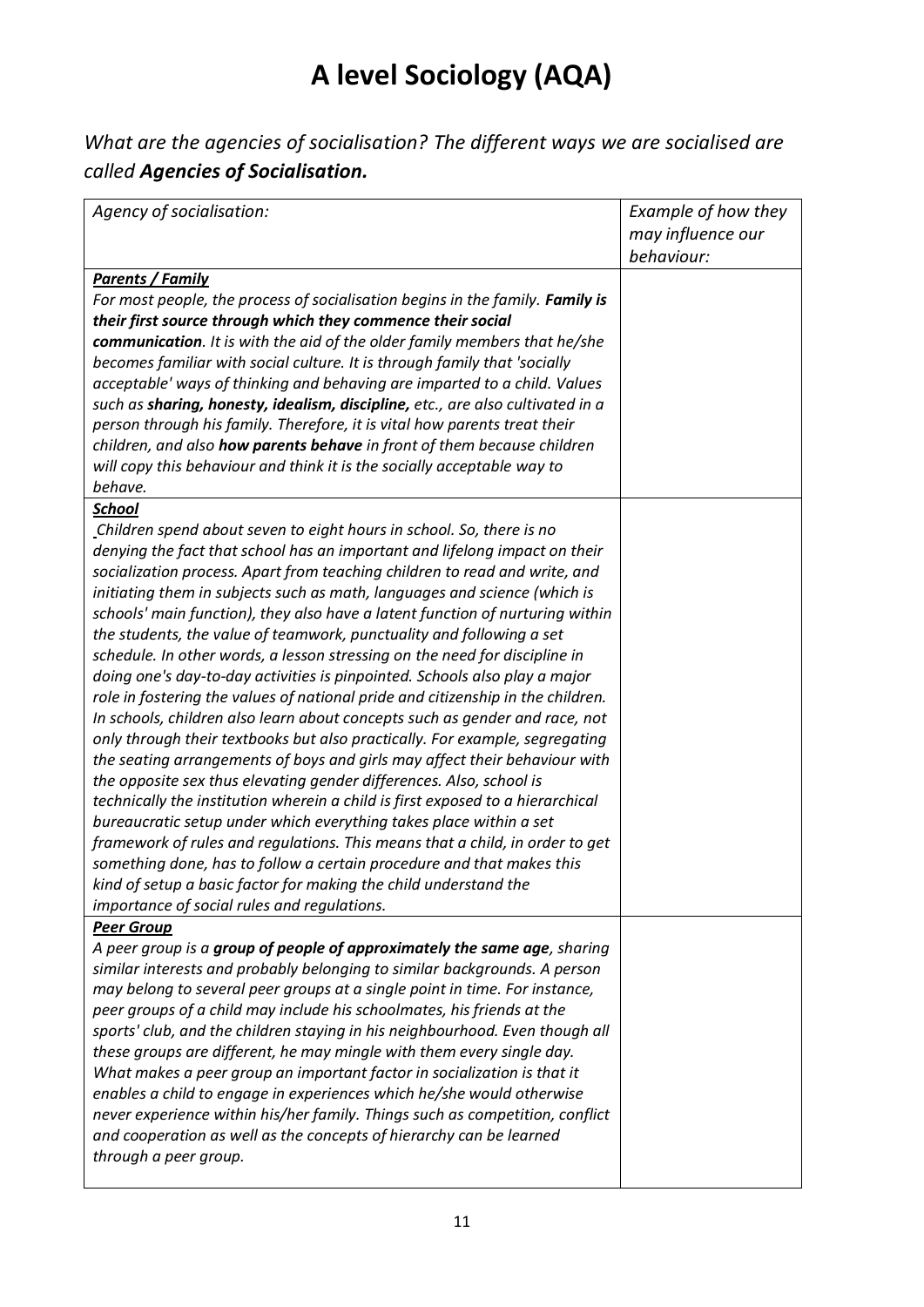| Agency of socialisation:                                                                                                                                                                                                                                                                                                                                                                                                                                                                                                                                                                                                                                                   | Example of how they<br>may influence our |
|----------------------------------------------------------------------------------------------------------------------------------------------------------------------------------------------------------------------------------------------------------------------------------------------------------------------------------------------------------------------------------------------------------------------------------------------------------------------------------------------------------------------------------------------------------------------------------------------------------------------------------------------------------------------------|------------------------------------------|
|                                                                                                                                                                                                                                                                                                                                                                                                                                                                                                                                                                                                                                                                            | behaviour:                               |
| <b>Workplace</b><br>The workplace is another agent of socialization. Just as the children spend<br>a significant part of day at their school, the adults spend much of their day<br>at their workplace. At the workplace, a person meets people of different<br>age groups and belonging to different social and cultural backgrounds.<br>This makes him come in close contact with different thought processes,                                                                                                                                                                                                                                                           |                                          |
| belief systems, etc. The interaction that then happens, helps a person to<br>broaden his/her horizons in terms of social acceptance and tolerance<br>towards the others Apart from imbibing punctuality (e.g. target<br>achievement) and following procedures (e.g. whether to approach the<br>boss directly or not), a person also becomes well-versed with the<br>importance of regularity in work and behaving mannerisms with respect to<br>superiors as well as juniors and subordinates.                                                                                                                                                                             |                                          |
| <b>Government</b><br>Government or state is an indirect agent of socialization. This means,<br>though we do not come in contact with the institution directly, it does<br>have an impact on our social life and well-being. The government sets<br>rules and regulations (most of which often become laws), which the<br>people of the state/country need to follow.                                                                                                                                                                                                                                                                                                       |                                          |
| <b>Media</b><br>Mass media is the strongest and the most argued indirect agent of<br>socialization. It puts across to us, lot of ideas and mannerisms without<br>having any kind of interpersonal communication. Despite this, it influences<br>our lives to a great extent, as we tend to learn a lot from mass media,<br>which include newspapers, magazines, radio, Internet, video games and of<br>course, the most dominant of them all, television. However, research<br>shows that most people, adults and children alike, often tend to get so<br>carried away by the influence of media that they get confused between<br>the notions of 'reality' and 'fiction'. |                                          |
| On the other hand, the amount of violence that is involved in case of the<br>media might have an adverse effect on the people. For instance, children<br>might behave more aggressively towards others, and this can make them<br>'socially unacceptable'. Nevertheless, the fact is that mass media does<br>help in building ideologies and beliefs of people and making them so<br>strong and deep-rooted that they stay with them throughout their<br>lifetime.                                                                                                                                                                                                         |                                          |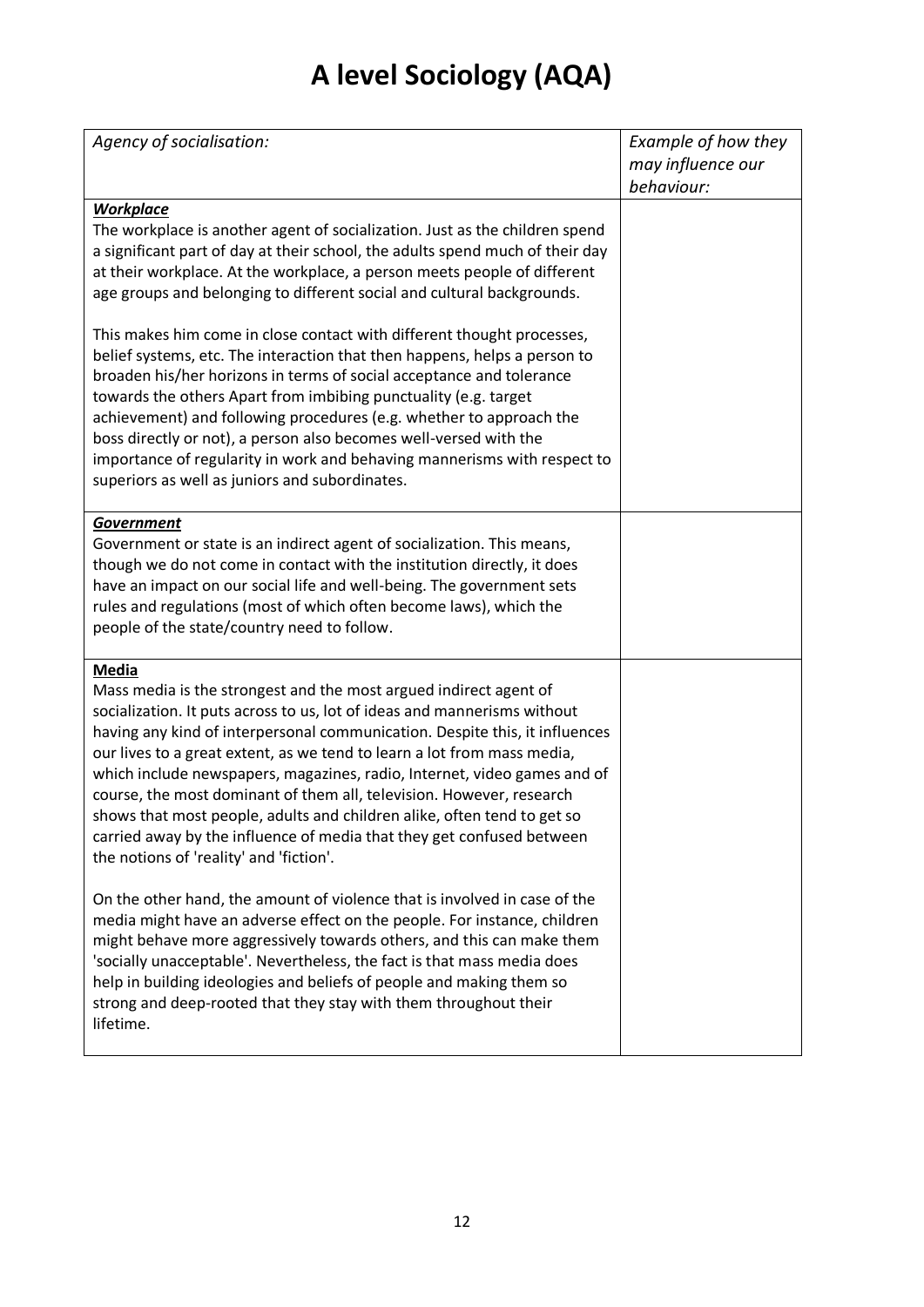#### *What happens when socialisation doesn't happen? Feral children.*

Evidence used by sociologists to support the *nurture* side of the argument are provided by the cases of feral children. Feral means wild or unsocialised. Feral Children are children who have been removed from normal human contact and have missed out of normal processes of human socialisation . There are two cases that we are going to look at

**OXANA** : Who was brought up with dogs

**GENIE** : who was brought up without any contact.

These are both horrible cases but they do help us to see the impact of Socialisation on people.

| Oxana                                       | Genie                                       |
|---------------------------------------------|---------------------------------------------|
| https://www.youtube.com/watch?v=93HymGXC_wM | https://www.youtube.com/watch?v=VjZolHCrC8E |
| Details:                                    | Details:                                    |
| Impact:                                     | Impact:                                     |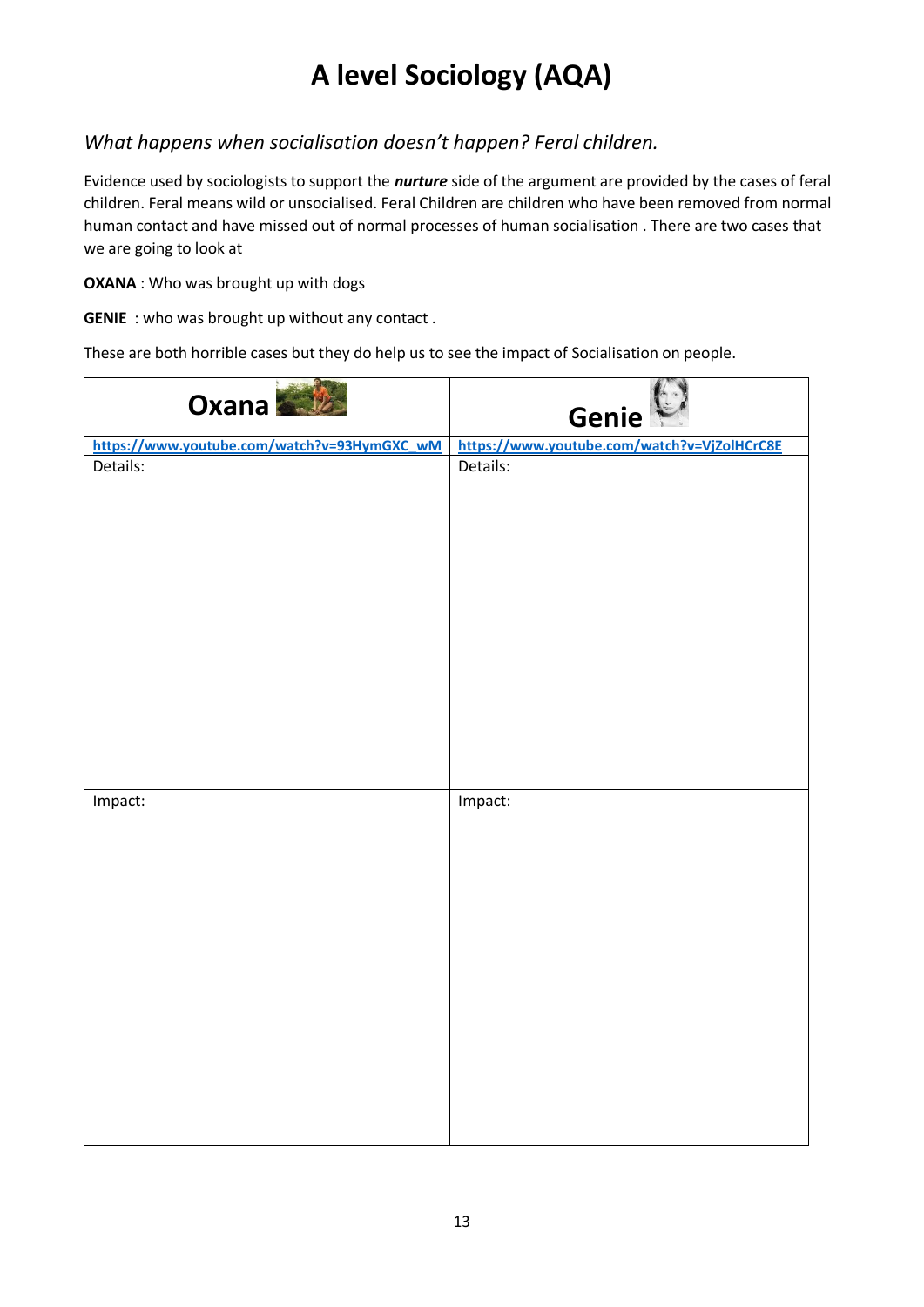#### **Topic two:** *Perspectives in Sociology*

In sociology not everyone agrees with why things happen and the key explanations. Sometimes this is based on your perspective. This just means someone's particular attitude towards a point of view. This means that sociologists often dispute what are the main reasons or causes for certain issues e.g. is everyone treated fairly by the justice system.

Task one: complete the quiz below and then look at the next page to see what type sociologist (perspective) you might have.

1. The defining characteristic of human behaviour is:

- A) Their gender/sex
- B) Their social class
- C)Their Race
- D) Their integration into society
- E) Their culture

#### 2. We have the freedom to choose our own behaviour

- A) Yes
- B) No
- C) Depends
- D) Doesn't matter
- E) What is freedom?

#### 3. What are your views on the family….

- A) Family is oppressive to women and teaches us to conform to gender roles
- B) Family is a tool of the ruling class teaching us to obey authority
- C) Family is a vital part of socialisation that teaches us norms and values
- D) Family is what you make it, everyone has a different view on it
- E) Family what is a family? You can't define it

#### 4. When it comes to inequality

- A) Gender is the most serious issue!
- B) Money and power the rich exploit the poor!
- C) Inequality is normal part of society
- D) Inequality is a label that has different meanings to people
- E) You make your own reality up

#### 5. When it comes to Crime

- A) The justice system is more lenient on women
- B) Criminal laws protect the rich and powerful
- C) Crime is good for society as it reminds us of the rules
- D) Crimes are actions labelled as wrong to influence our behaviour
- E) Crime what is a crime? Can we really define what a crime is?
- 6. When it comes to religion
	- A) Religion oppresses and controls women telling us to cover up and be obedient
	- B) Religion is a tool used by those with power to control us
	- C) Religion is a useful institution which unites people who share a common set of beliefs
	- D) Religion means different things to different people
	- E) Religion is just another meta-narrative (big story) people use to explain reality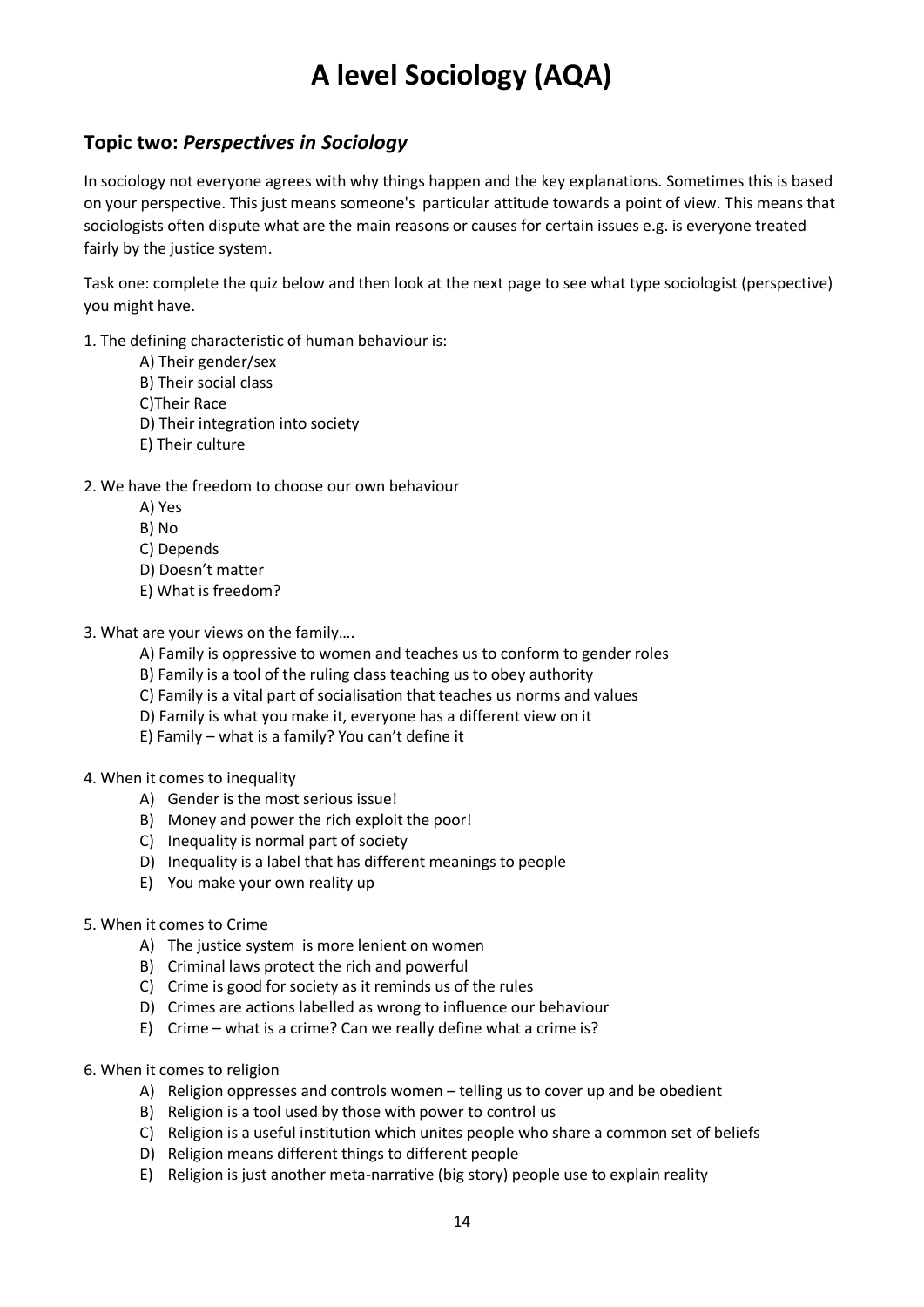Task two: read below and discover which type of sociological perspective you mostly agree with

#### Mostly A – Our Feminist

You are most likely to turn into our Feminist Sue Sharpe. Feminism looks at how society is structured in a way that benefits men while oppressing women – this is known as patriarchy (male domination.). The theory is often a misunderstood as stereotypes and misconceptions about it exists. Many people do not realise that there are several types of feminism such as black, radical feminism and liberal.

#### Mostly B – Our Marxist

You are most likely to turn into Karl Marx. Marxism looks at how society is constructed is a way that produces class conflict with the rich having all the power and control whilst the poor are oppressed. Marx argues that the root cause of class inequality is down to capitalism as it encourages people to be greedy and materialistic. Just as capitalism replaced feudalism, Marx argues that capitalism will one day be replaced with communism

#### Mostly C- Our Functionalist

You are most likely to turn into Emile Durkheim. Functionalism is theory which argues that members of society are united together by a shared set of idea and beliefs called 'norms' (normal behaviour.) These norms are accepted by all members in society and are enforced by structures such as family and education. They see society like a human body – with all parts needed in order for it to 'function' and work effectively.

#### Mostly D- Our interactionist

You are most likely to turn into Becker/ Mead. Interactionism looks at how people create meaning during social interactions, how they present and construct the self (or identity) as well as how they define situations. One of the perspectives key ideas is that people act the way they do because of how they define situations. Becker uses the example of nudity to illustrate how timing, place and audience can influence how people see an action or idea.

#### Mostly E – Our post-modernist

You are most likely to turn into Foucault. Post-modernism is a more recent Sociological theory which seeks to question and de-construct existing structures and understandings of reality. Post modernism rejects the idea that one theory such as functionalism, Utilitarianism, religion or even science can explain reality!

| The perspective I match up with the |  |
|-------------------------------------|--|
| most based on my quiz answers is:   |  |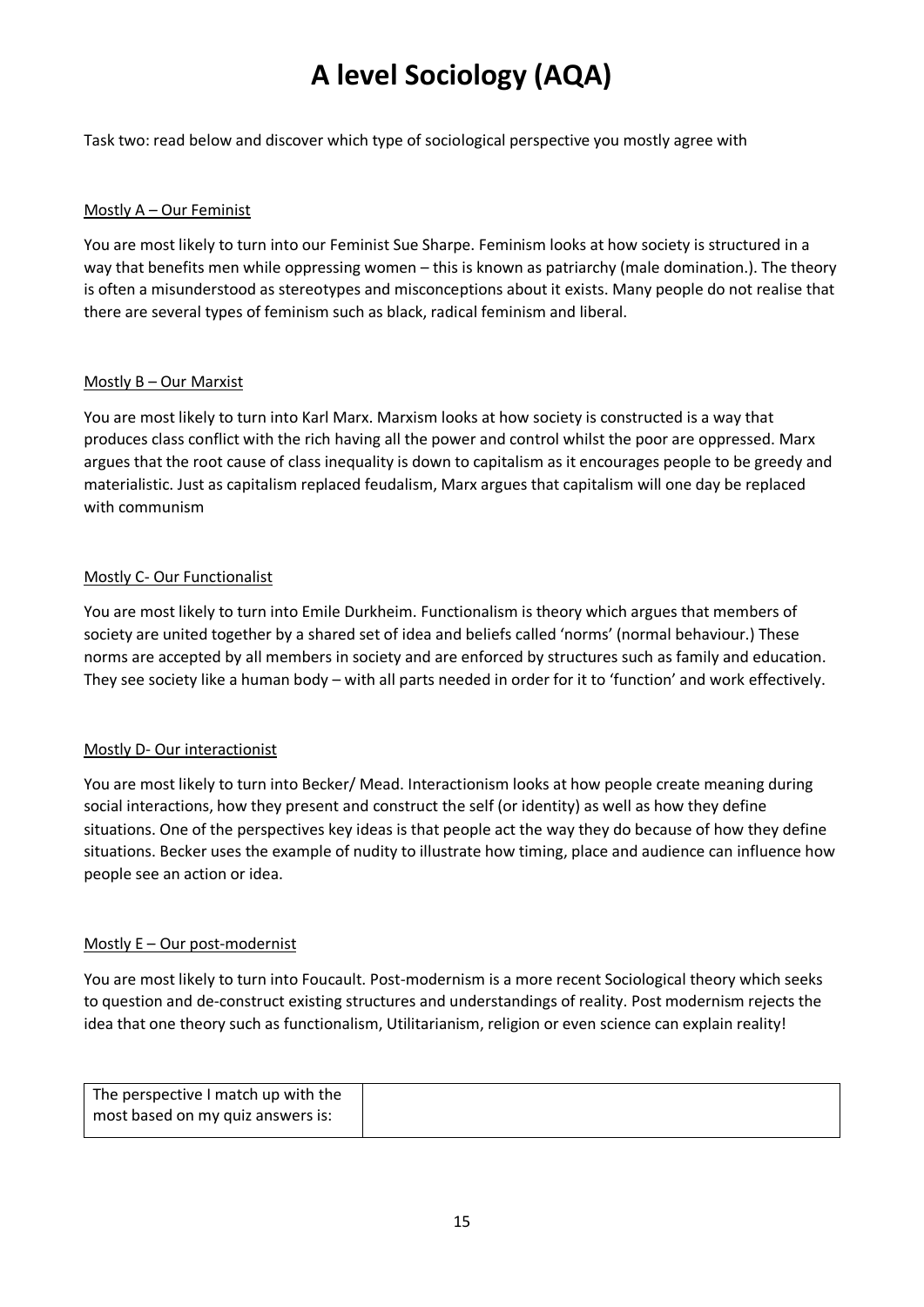Task three: Watch the clips and take Cornell style notes on each perspective

As preparation for the Theory section of your Theory and Methods topic, you will be required to watch a series of Tutor2U tutorials and make Cornell notes to build a foundation level of understanding. You may need to watch the videos a couple of times and pause sections to take your notes. Please note down questions for your teacher on your Cornell notes (using guidance below and example on next page) to raise at the start of Year 12. By preparing in this way, you will develop a deeper understanding of the content and have more opportunities to work on exam technique.

### **Task Checklist**

Each topic area should take you approximately 30 minutes to complete (10 minutes for video, 20 minutes for notes).

### **Cornell Notes Guidance**

How to take Cornell notes tutorial:<https://www.youtube.com/watch?v=ErSjc1PEGKE> I have added in an extra stage to Cornell notes. Please make a note of any questions for your teacher at the end of your note taking.

### **Example of Cornell notes**

I have written notes for your first video functionalist theories (overleaf). You will still be required to watch this video and make your own notes (use the blank functionalist template) . I have numbered the areas of the notes so you can follow my process of note-taking.

You will hear about examples from a wide range of areas on the specification. Make notes particularly on links to Family, Education, Crime and Deviance\* and Beliefs\*. As this is what we will be studying.

*\*= Second year topics*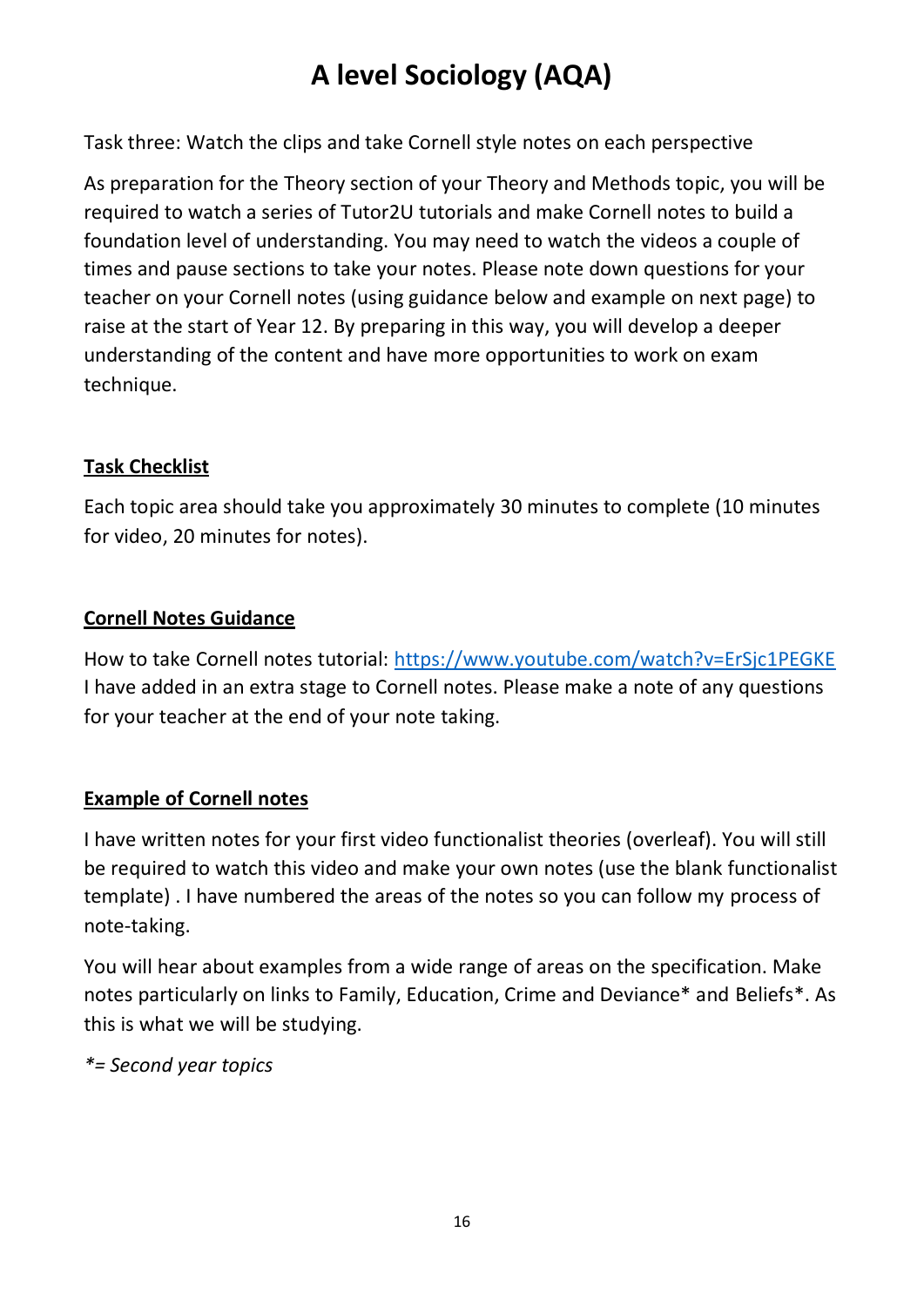| <b>Functionalism</b>                                                                                                          |                                                                                                                                                                                                                                                                                                                                                                                                                                                                                                                                                                                                                                                                                  |  |  |
|-------------------------------------------------------------------------------------------------------------------------------|----------------------------------------------------------------------------------------------------------------------------------------------------------------------------------------------------------------------------------------------------------------------------------------------------------------------------------------------------------------------------------------------------------------------------------------------------------------------------------------------------------------------------------------------------------------------------------------------------------------------------------------------------------------------------------|--|--|
| <b>Key points</b>                                                                                                             | <b>Notes</b>                                                                                                                                                                                                                                                                                                                                                                                                                                                                                                                                                                                                                                                                     |  |  |
| Structural consensus<br>Value consensus<br>Functional                                                                         | Structural consensus theory. Agencies of socialisation pass on shared norms & values to<br>create a harmonious society (value consensus). Society meets all members of society<br>needs.                                                                                                                                                                                                                                                                                                                                                                                                                                                                                         |  |  |
| Durkheim: Positivism,<br>social cohesion.<br>Parsons: Goal<br>attainment,<br>adaptation,<br>integration, latent<br>functions. | Key thinkers:<br><b>Durkheim</b> : Positivist – uses social facts to make conclusions about society.<br>1)<br>Social order is maintained through similarity (social cohesion). Society<br>moves forward using deviant behaviours & evolving social norms/values.<br>Parsons: Society is a system that has 4 functional pre-requisites:<br>2)<br>Goal attainment: Resources need to be allocated to ensure needs of all in<br>A)<br>society are met (e.g. government)<br>Adaptation: Ability of economy to meet material needs of the population<br>B)                                                                                                                            |  |  |
| Merton: Internal<br>criticism of<br>Functionalism.<br>Dysfunctional.                                                          | Integration: How population understands norms & values.<br>$\mathcal{C}$<br>Latent functions: Pattern maintenance which prepares people for their<br>D)<br>roles in future society (meritocracy). Tension management which allows<br>individuals to express tension in different ways.<br>Social changes occur in one part of the system which facilitates changes elsewhere in<br>society.                                                                                                                                                                                                                                                                                      |  |  |
| Evaluation:<br>Issues with<br>falsifiability,<br>determinism &                                                                | <b>Merton:</b> Criticism of concept of universal functionalism (mainly Parsons).<br>1)<br>Society ca be dysfunctional. Strain theory suggests that inequality in<br>society is the source of criminal behaviour. Sections of society can be<br>independent/replaced (criticises organic analogy).                                                                                                                                                                                                                                                                                                                                                                                |  |  |
| ignoring conflict.<br>Contribution:<br>Grand narrative,<br>Positivism, New Right.                                             | <b>Evaluation:</b><br>Functionalists find explanations for something that has already happened<br>٠<br>(teleology- working backwards - meaning it is not scientific or falsifiable.<br>Overly deterministic<br>Ignores conflict in society (Feminism/Marxism)                                                                                                                                                                                                                                                                                                                                                                                                                    |  |  |
|                                                                                                                               | <b>Contributions of Functionalism</b><br>First grand narrative - attempt to scientifically explain social behaviours<br>Positivist methodology & influenced development of Sociology as a social<br>science<br>Influenced the development of the New Right & understanding of a wide<br>$\bullet$<br>variety of social structures (e.g. family & education).                                                                                                                                                                                                                                                                                                                     |  |  |
| Summary                                                                                                                       | Functionalism is a structural consensus theory. Society meets all members of societies needs & creates a<br>value consensus. There are 3 key thinkers. Durkheim, Parsons & Merton. They have differing beliefs on<br>the functions of society & how social change occurs. Functionalists have been criticised for their issues<br>with falsifiability, determinism & ignoring conflict. They have made valuable contributions to<br>understanding society as they were the first grand narrative, they influenced the development of<br>Sociology as a social science with Positivism & the influenced the New Right.<br>Can you explain latent functions in more detail please? |  |  |
| ons for<br>Questi                                                                                                             |                                                                                                                                                                                                                                                                                                                                                                                                                                                                                                                                                                                                                                                                                  |  |  |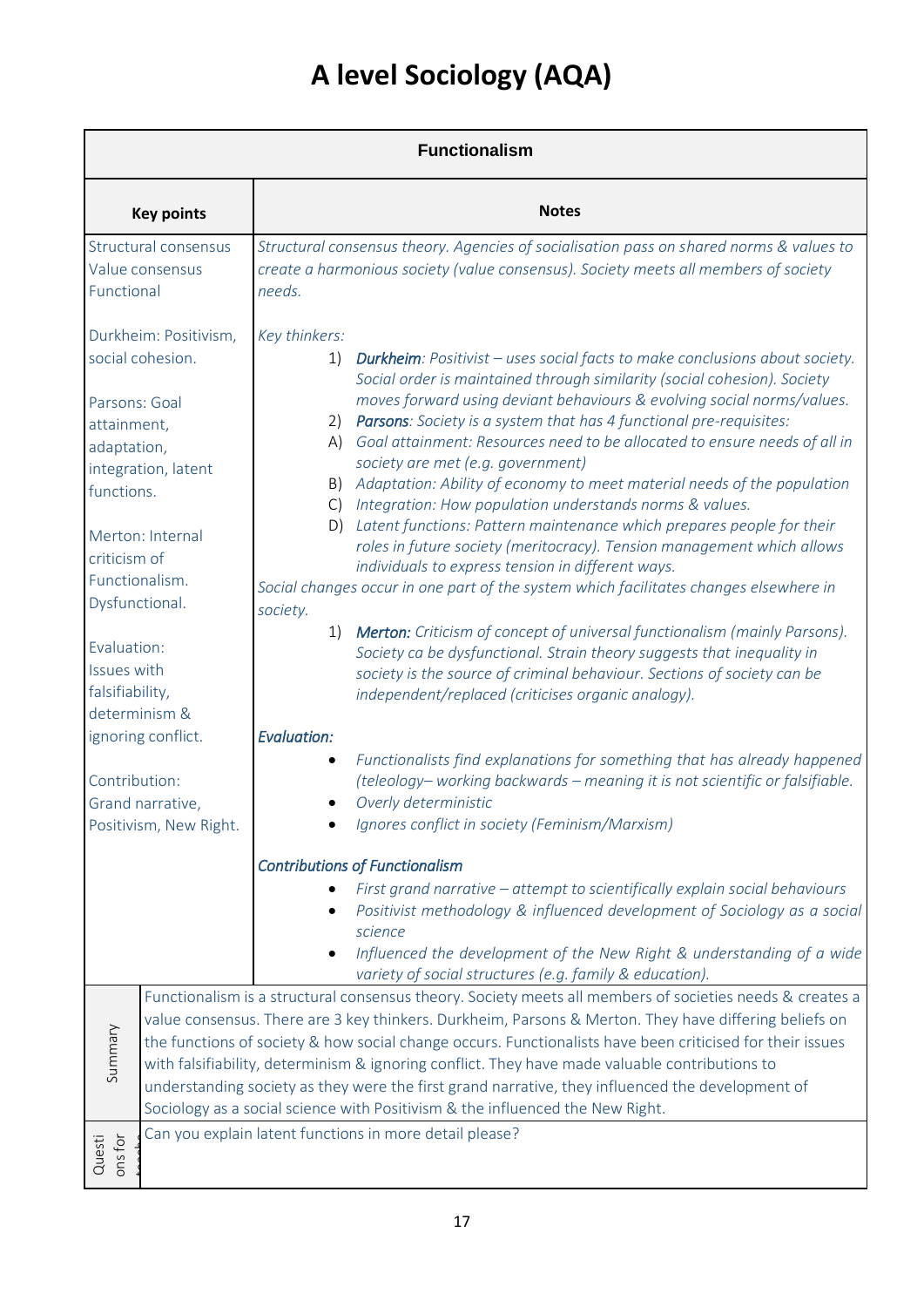| <b>Marxism</b>              |              |
|-----------------------------|--------------|
| <b>Key points</b>           | <b>Notes</b> |
|                             |              |
|                             |              |
|                             |              |
|                             |              |
|                             |              |
|                             |              |
|                             |              |
|                             |              |
|                             |              |
|                             |              |
|                             |              |
|                             |              |
|                             |              |
|                             |              |
| Summary                     |              |
|                             |              |
| Questi<br>ons for<br>ام مصد |              |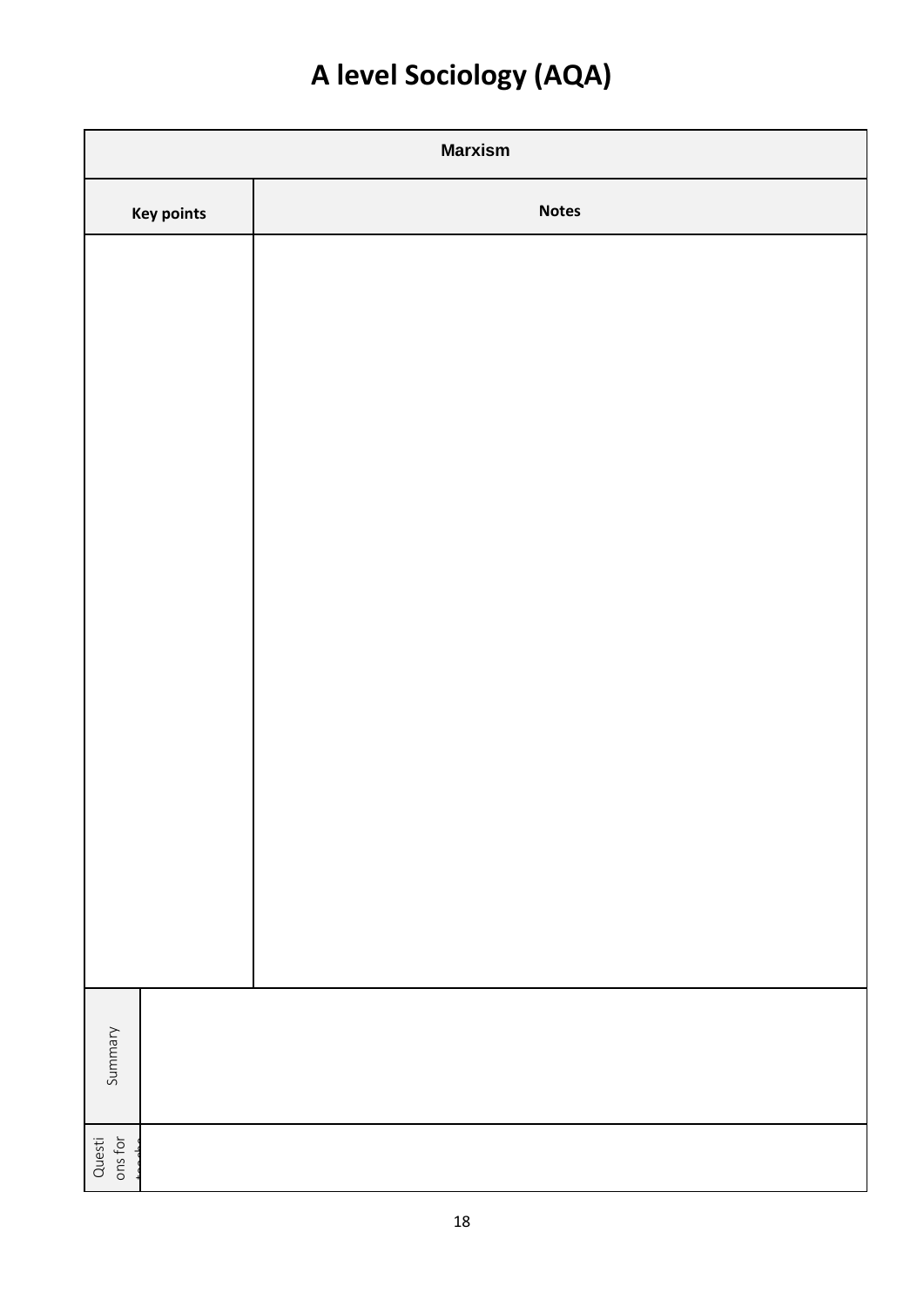| Feminism                    |              |  |  |
|-----------------------------|--------------|--|--|
| <b>Key points</b>           | <b>Notes</b> |  |  |
|                             |              |  |  |
|                             |              |  |  |
|                             |              |  |  |
|                             |              |  |  |
|                             |              |  |  |
|                             |              |  |  |
|                             |              |  |  |
|                             |              |  |  |
|                             |              |  |  |
|                             |              |  |  |
|                             |              |  |  |
|                             |              |  |  |
|                             |              |  |  |
|                             |              |  |  |
| Summary                     |              |  |  |
|                             |              |  |  |
| Questi<br>ons for<br>ام مصد |              |  |  |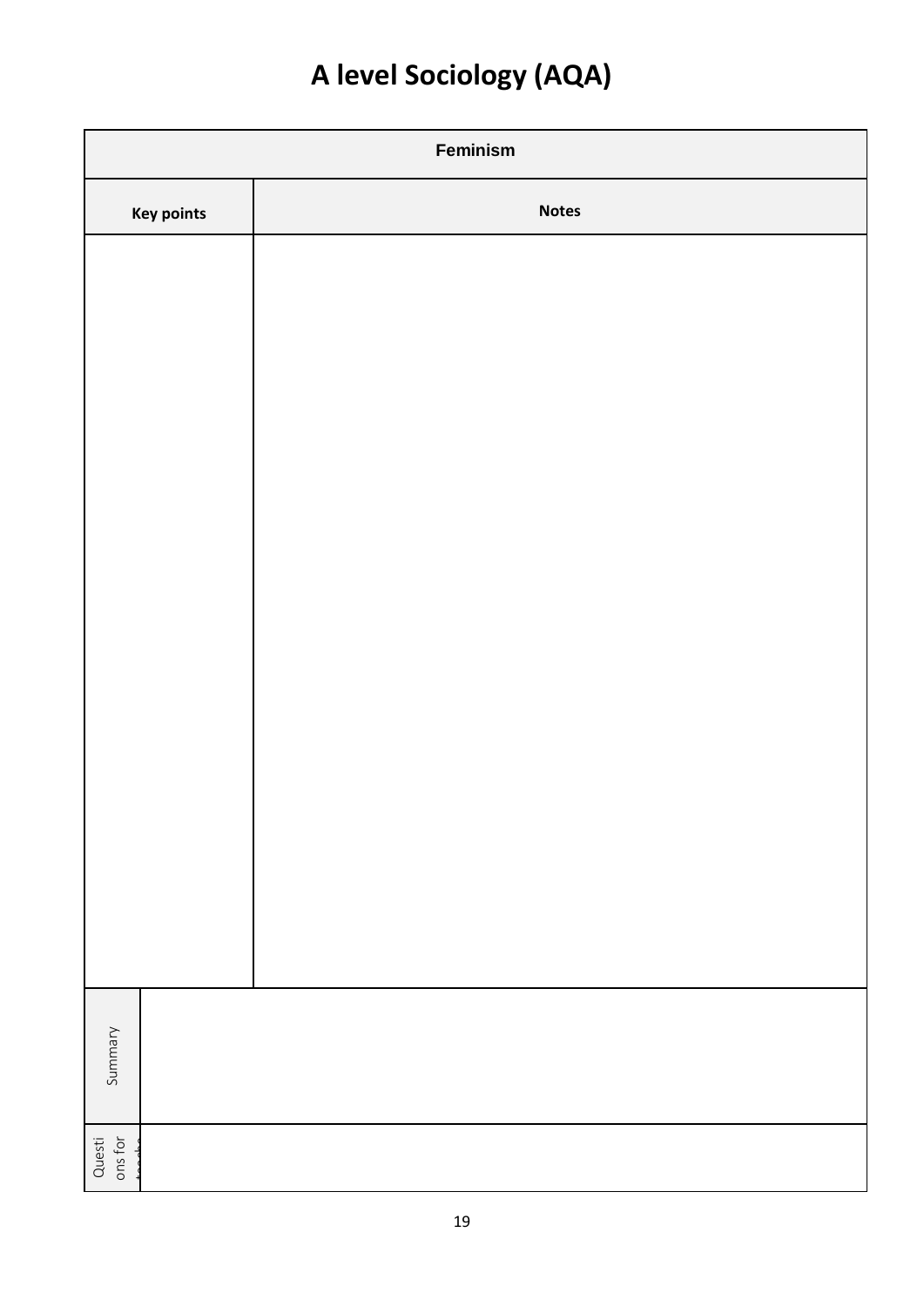#### *Topic three: Social Inequality in Education*

This topic is all about inequality. It is all about how 'your chances of succeeding at school are deeply influenced by your family background'. That's right! It isn't about a person's natural intelligence or ability, but ultimately about their background.

This is a weird one isn't it? We are taught that if you work hard and try your best, you will do well. We trust the school system to do a fair job and help support all children to be their best. But what if you were to learn that this may not actually be the case. What if you were to learn that schools are biased and aim to ensure that some children succeed and that others fail! That would mess things up a bit wouldn't it?

Task one: Read the extracts below and complete the activity on the next page…

#### **School 1**:

I am pleased to welcome prospective parents and students, and to share a vision. Our aim is to ensure that our students develop goals for themselves and for their community, skills that will lead them to be successful in their working lives, a passion for learning, values that will enable them to be responsible members and leaders of society, and a deep-rooted belief that they can achieve anything they choose to do. We believe strongly in the power of high expectations of our students, and in the importance of personal goals that are central to the lives of each individual. We know that every student has potential and we are determined to help them to fulfil it. We aim to enable all students to take part in meaningful learning inside and outside the classroom, so that they can make great progress. We recognise that every student can discover their own creativity through the supportive challenge we provide. We know that the education a student receives can support them as they enter the world of work or of further study. We are fully committed to helping all students to be ambitious and positive, to become problem-solvers, and to make the positive and responsible decisions that will enable them to be independent, confident and engaged members of society.

#### **School 2**:

Your child is about to begin the most exciting journey. Over the coming years they will learn to be the mature and talented people we know they have the potential to be. Our mission is to enable young people to aim for new dreams and challenging possibilities. Excellence is the hallmark of being part of an academy where everyone is proud to be part of the community. Our high expectation culture creates a clear sense of purpose and self-esteem producing an environment of performance, ambition and achievement. Aspiring to the next step of higher education offers our students the opportunity to view the world in a different and exciting way. We are educating young people for the challenges ahead. With us, your child will be beginning a journey that values individuality, talent and celebrates success.

#### **School 3:**

"We offer a special experience through a broad curriculum and a wide range of activities beyond the classroom. When students leave us, they should be equipped to deal with challenges beyond school. They should be confident and balanced young people who are able to relate well with others. We expect them to be successful and have been enriched by their experiences at the school."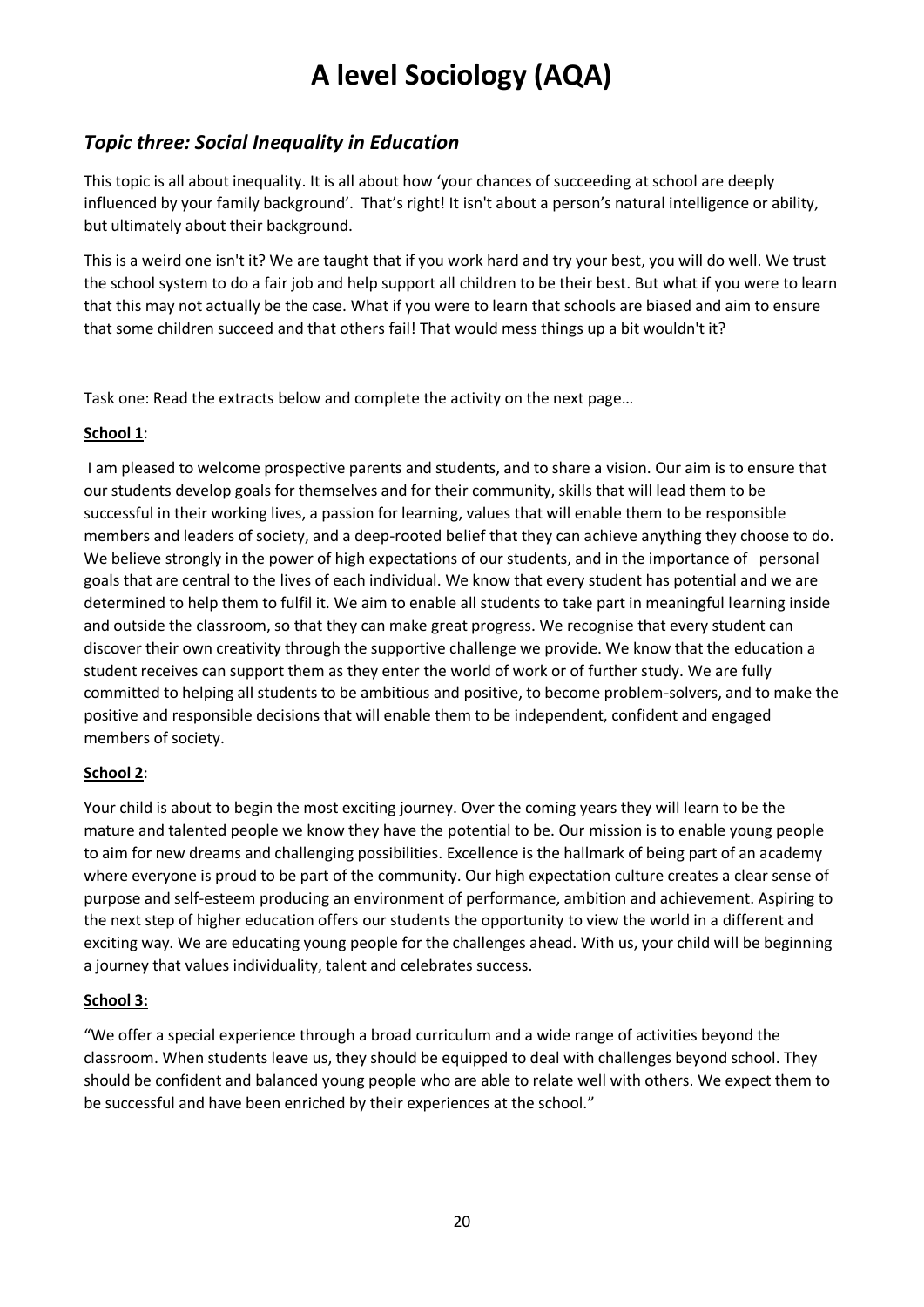| School   | What do they say about the school? | What do they not say about the school that<br>as a student you know might happen? |
|----------|------------------------------------|-----------------------------------------------------------------------------------|
| School 1 |                                    |                                                                                   |
| School 2 |                                    |                                                                                   |
| School 3 |                                    |                                                                                   |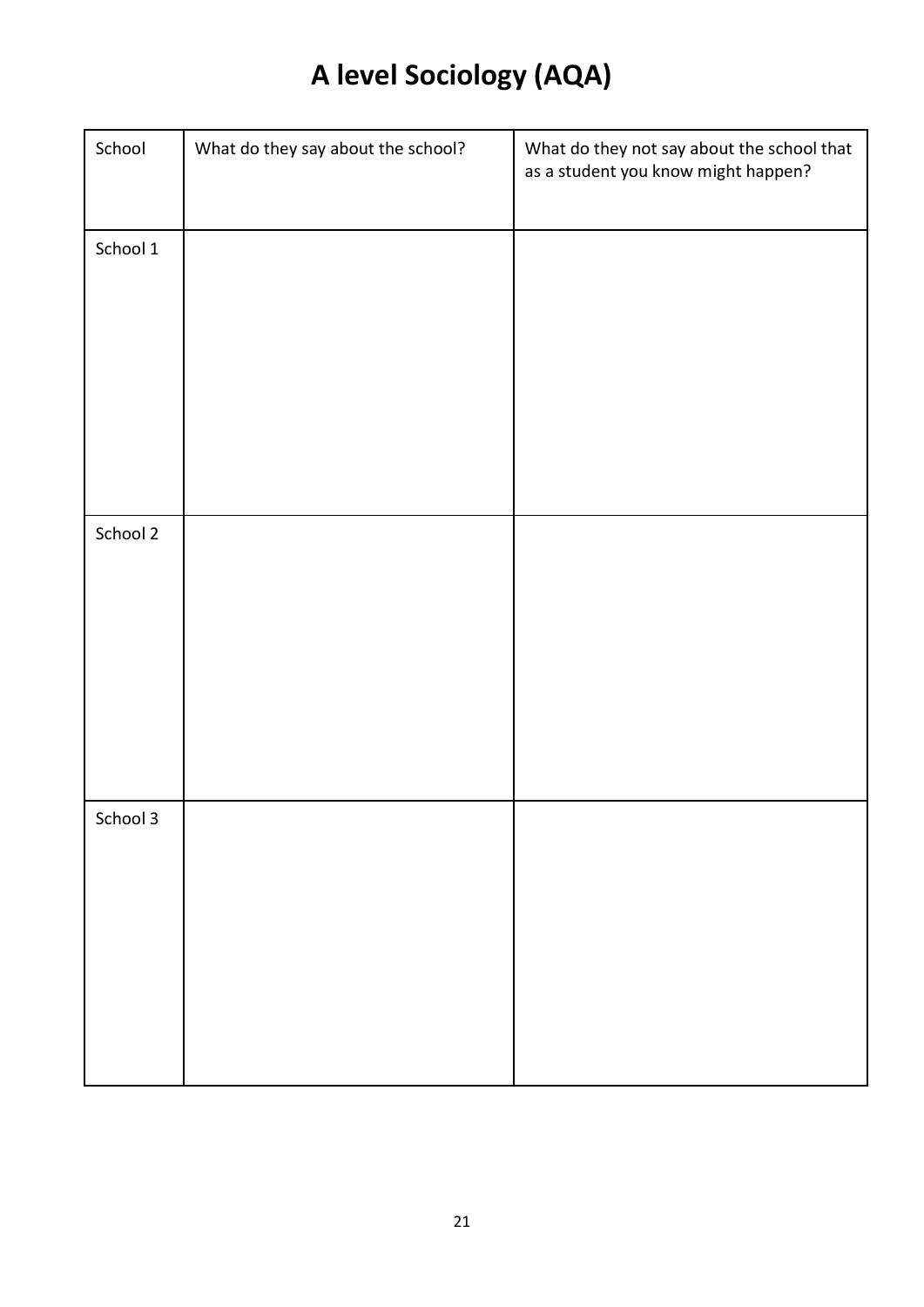Task two: Use the links below and address this question - *What do these two clips reveal about how well a child does at school and their background?* Include statistics and evidence from the clips in your notes below.



Source 1 [www.poverty.org.uk/e](http://www.poverty.org.uk/educational-attainment-at-age-16/) [ducational-attainment](http://www.poverty.org.uk/educational-attainment-at-age-16/)[at-age-16/](http://www.poverty.org.uk/educational-attainment-at-age-16/)



Source 2 [https://assets.publishing.service.gov.uk/gover](https://assets.publishing.service.gov.uk/government/uploads/system/uploads/attachment_data/file/219306/sfr03_2012_001.pdf) [nment/uploads/system/uploads/attachment\\_](https://assets.publishing.service.gov.uk/government/uploads/system/uploads/attachment_data/file/219306/sfr03_2012_001.pdf) [data/file/219306/sfr03\\_2012\\_001.pdf](https://assets.publishing.service.gov.uk/government/uploads/system/uploads/attachment_data/file/219306/sfr03_2012_001.pdf)

| What do these two clips reveal about how well a child does at school and their background? |           |  |  |  |
|--------------------------------------------------------------------------------------------|-----------|--|--|--|
| Source 1:                                                                                  | Source 2: |  |  |  |
|                                                                                            |           |  |  |  |
|                                                                                            |           |  |  |  |
|                                                                                            |           |  |  |  |
|                                                                                            |           |  |  |  |
|                                                                                            |           |  |  |  |
|                                                                                            |           |  |  |  |
|                                                                                            |           |  |  |  |
|                                                                                            |           |  |  |  |
|                                                                                            |           |  |  |  |
|                                                                                            |           |  |  |  |
|                                                                                            |           |  |  |  |
|                                                                                            |           |  |  |  |
|                                                                                            |           |  |  |  |
|                                                                                            |           |  |  |  |
|                                                                                            |           |  |  |  |
|                                                                                            |           |  |  |  |
|                                                                                            |           |  |  |  |
|                                                                                            |           |  |  |  |
|                                                                                            |           |  |  |  |
|                                                                                            |           |  |  |  |
|                                                                                            |           |  |  |  |
|                                                                                            |           |  |  |  |
|                                                                                            |           |  |  |  |
|                                                                                            |           |  |  |  |
|                                                                                            |           |  |  |  |
|                                                                                            |           |  |  |  |
|                                                                                            |           |  |  |  |
|                                                                                            |           |  |  |  |
|                                                                                            |           |  |  |  |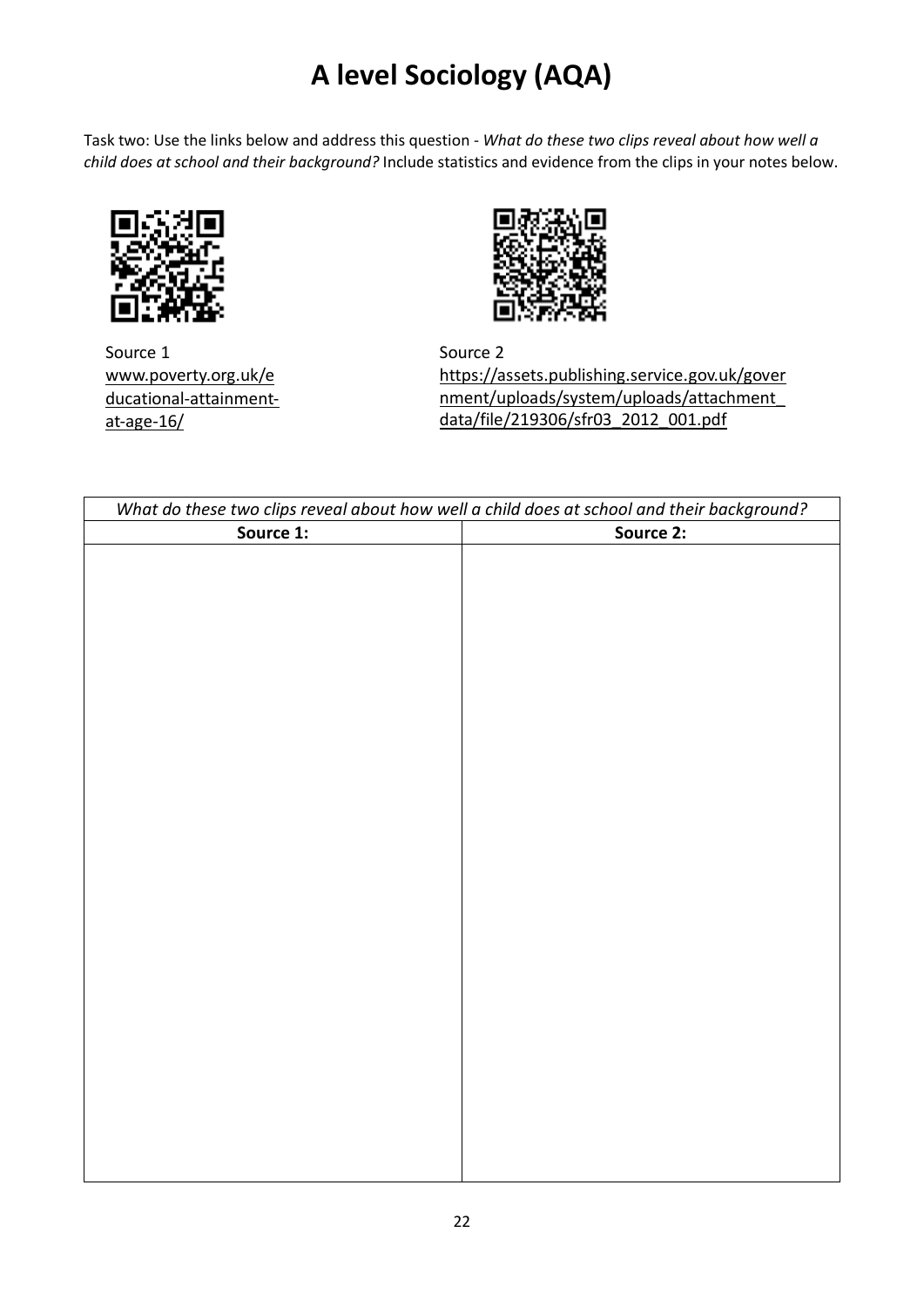#### *Social characteristics and achievement*

By social characteristics we mean gender, ethnicity and social class. So how do these characteristics affect how well statistically a student does at school?

Task three: Using the following…

- the information from the websites in the previous task
- your own research
- the ideas below

Your task is to identify and explain some reasons why some groups underperform in school.

Fill in the chart on the next page to explain some of these patterns. Try to bullet point 3-4 points for each characteristic.

Ideas/points to consider which help to explain why characteristics might affect achievement:

- 1. Children learning to 'seek pleasure now' and not plan for the future
- 2. Setting at school 'lumps together' children from certain backgrounds
- 3. Parents not spending money on educational toys/books
- 4. The school curriculum is biased towards 'middle class' culture
- 5. Teachers affect childrens' self-esteem and make them doubt their ability
- 6. Lack of resources at home to support learning
- 7. Parents do not have qualifications or university experience
- 8. Parents not encouraging their children to learn
- 9. Children from certain backgrounds are likely to be excluded from school
- 10. Teachers have a bad stereotype of kids from certain backgrounds
- 11. Some children 'rebel' and cause trouble when 'failed' by schools
- 12. Teachers are more 'in tune' with 'posher' children
- 13. Some schools are selective and their entrance tests exclude certain children
- 14. Parental attitudes to life just 'living for today'
- 15. Lack of space at home overcrowded
- 16. Parents send their child to 'local school' instead of shopping around
- 17. Schools are 'boring' and not engaging for 'working class' children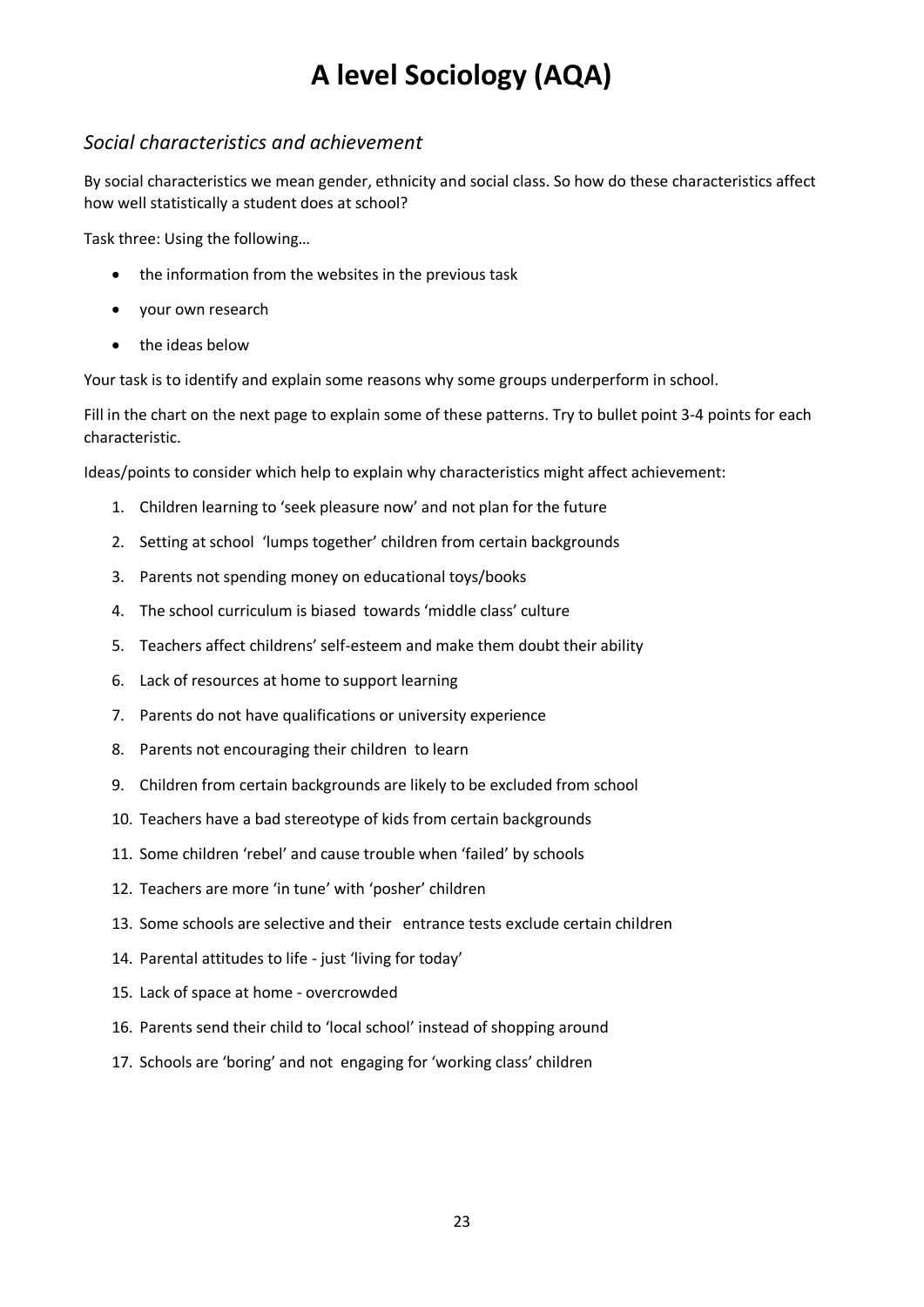| Explain some reasons why some groups underperform in school: |                                                                                                                                                                                                   |                                                          |                                                                           |  |  |
|--------------------------------------------------------------|---------------------------------------------------------------------------------------------------------------------------------------------------------------------------------------------------|----------------------------------------------------------|---------------------------------------------------------------------------|--|--|
| Characteristic:                                              | What research suggests:                                                                                                                                                                           | Explanations/reasons<br>that could be given for<br>this: | How convincing do you<br>think the explanations<br>are? Give your opinion |  |  |
| Gender                                                       | There is a gender<br>1.<br>gap in GCSE<br>achievement-<br>girls outperform<br>boys nationally                                                                                                     |                                                          |                                                                           |  |  |
| Ethnicity                                                    | 1. Pupils from<br>Chinese, Asian<br>and mixed ethnic<br>groups<br>statistically<br>achieve better<br>results.<br>White pupils, and<br>2.<br><b>Black pupils</b><br>achieve lower<br>than average. |                                                          |                                                                           |  |  |
|                                                              | Pupils from<br>3.<br>Gypsy/Roma/Irish<br>Traveller ethnic<br>groups achieve<br>the lowest<br>results.                                                                                             |                                                          |                                                                           |  |  |
| Social class                                                 | Upper class<br>1.<br>students<br>outperform all<br>others                                                                                                                                         |                                                          |                                                                           |  |  |
|                                                              | Middle class<br>2.<br>students<br>outperform<br>working class<br>students.                                                                                                                        |                                                          |                                                                           |  |  |